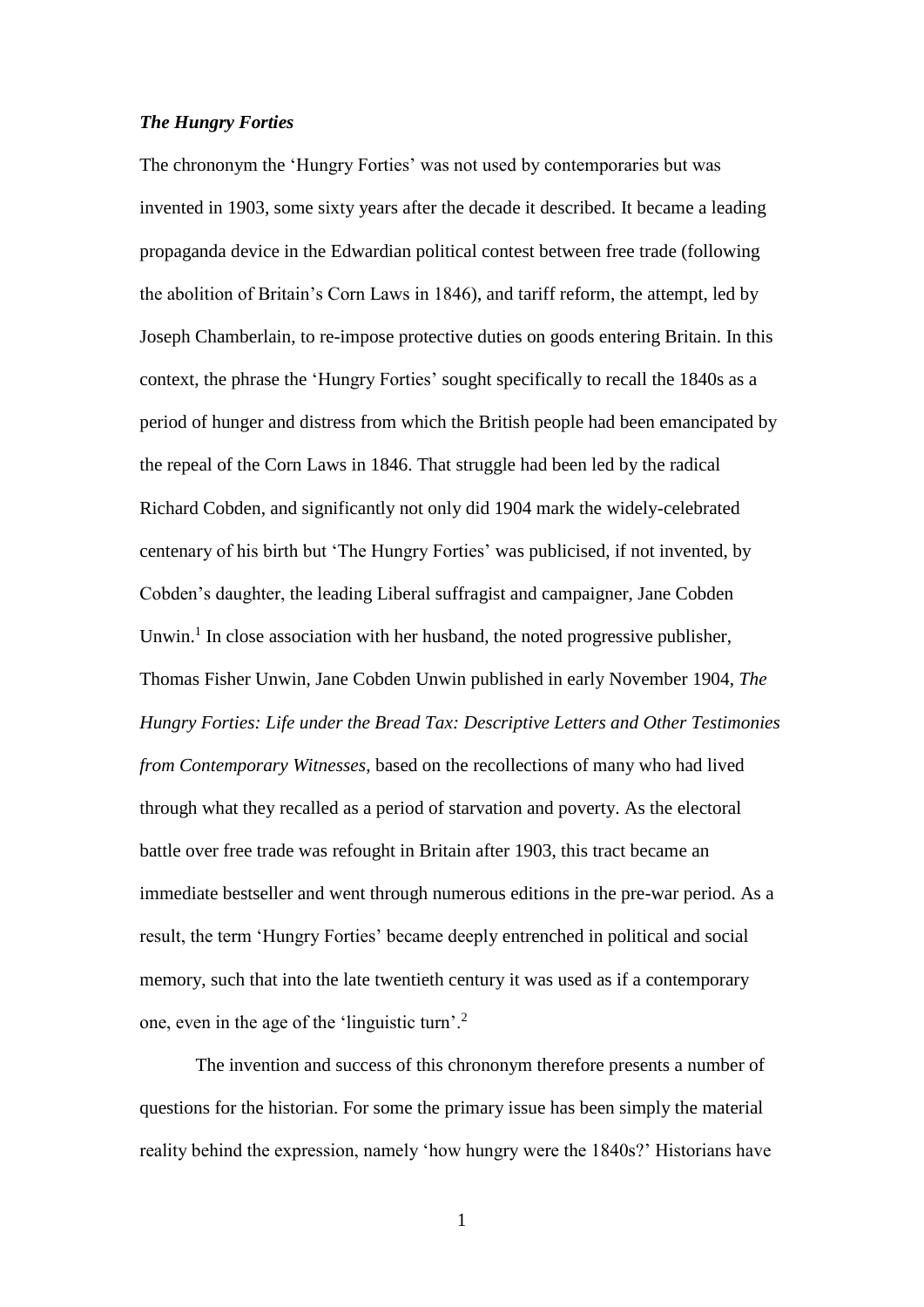long debated the extent of poverty, and the relationship between hunger and popular politics in the 1840s. The first historian to analyse precisely the 'Hungry Forties', Chaloner in 1957, pointed out its inexactness, for hunger was arguably much greater betweeen 1837 and 1842 than it was in the period of economic recovery from  $1843$ ;<sup>3</sup> more recently Trentmann has agreed.<sup>4</sup> Somewhat against the current consensus, Gurney has reasserted 'the political centrality of the debate on hunger and consumer issues in general at this time', seeking to reopen debate on the 'Hungry Forties' by considering how both the Chartists and the Anti-Corn Law League 'made sense of hunger and mobilized around consumption'.<sup>5</sup> Ireland, the part of the United Kingdom that did experience intense, sustained, and widespread hunger during the 'Great Famine' did not feature prominently in Jane Cobden Unwin's tract, nor did the Irish famine play a significant part in the mainland debate on the 'Hungry Forties'.<sup>6</sup> Rather, the memory of the famine in Ireland developed its own language, mythology, and historiography, with a very different political and cultural trajectory within a nationalist framework.<sup>7</sup> Hence, by the 1960s, as the usage and memory of the English 'Hungry Forties' receded, when the term was used occasionally in the English media it tended to be in the context of the successively-reinvented cultural memory of the Irish famine. <sup>8</sup> Even later, as historians explored the background to the 1848 Revolutions in Europe, and became more aware of the continental-wide food scarcity, the term has become more geographically extensive, if even more remote from its original significance.<sup>9</sup>

The continued academic usage of the 'Hungry Forties' remains as testimony to its evocative power after more than a century. In order to understand both its popularity and longevity, we may break down the history of this chrononym into the following stages: genesis; diffusion; cultural permeation and political persistence;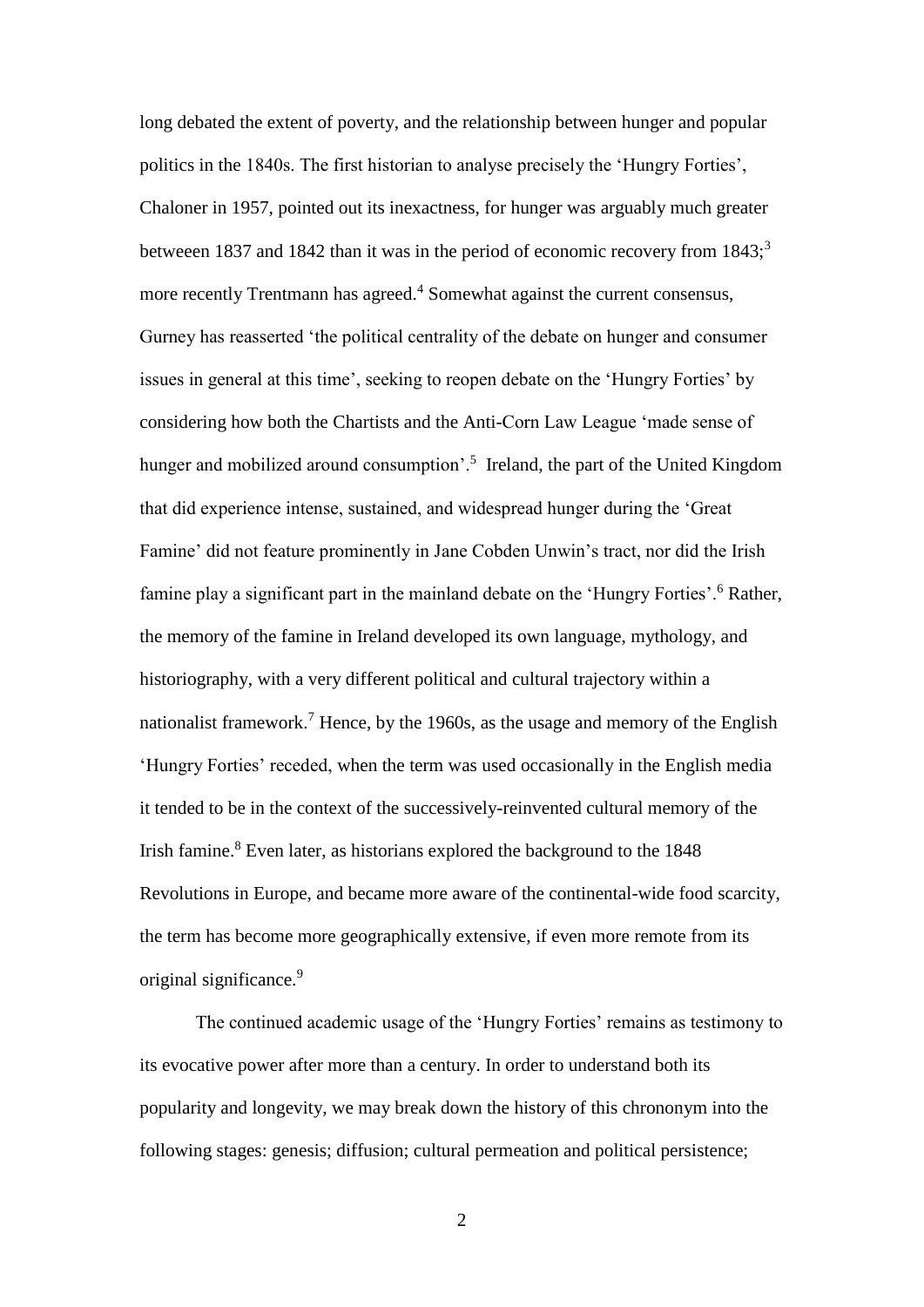scholarly revision and transmutation. Such an analysis will reveal the distinctive manner in which the decade of the 1840s was invested with a deep cultural and social significance, and politicised in a highly effective and lasting way, becoming a selfevident reality, a 'natural' divison of time and history, rather than a particular historical construct. The overriding aim will be to understand the social, political, and cultural conditions which gave rise to this chrononym and to trace the contours of its subsequent usage and circulation.

### **Inventing** *The Hungry Forties*

The first appearance of the term 'Hungry Forties' may be traced to letter written by Jane Cobden Unwin to a meeting to be held in Manchester to oppose 'food taxes' in the wake of Joseph Chamberlain's announcement of his campaign to reimpose tariffs on an array of goods entering Britain.<sup>10</sup> Fuller content was given to the phrase following a letter to *The Times* from the leading Liberal politician (and former Prime Minister) Lord Rosebery, to the effect that 'those who remembered the miseries of Protection should lose no opportunity of telling their fellow-countrymen their experience'.<sup>11</sup> This was taken up by Thomas Fisher Unwin who issued in February 1904 a call to the press for testimonies from those with relevant documents or as a result of 'age and experience', personal recollections which he undertook to publish to as a volume 'in the interests of Free Trade'.<sup>12</sup> In a widely circulated letter, he suggested 'Tradesmen's bills and private housekeeping accounts of the "Hungry Forties" would also be of interest and useful for comparative study'.<sup>13</sup> In fact little if any such archival or documentary material informed the subsequent vigorous propagandistic deployment of the 'Hungry Forties' in the free trade versus tariff reform debate; rather it was dominated by letters based on personal recollections of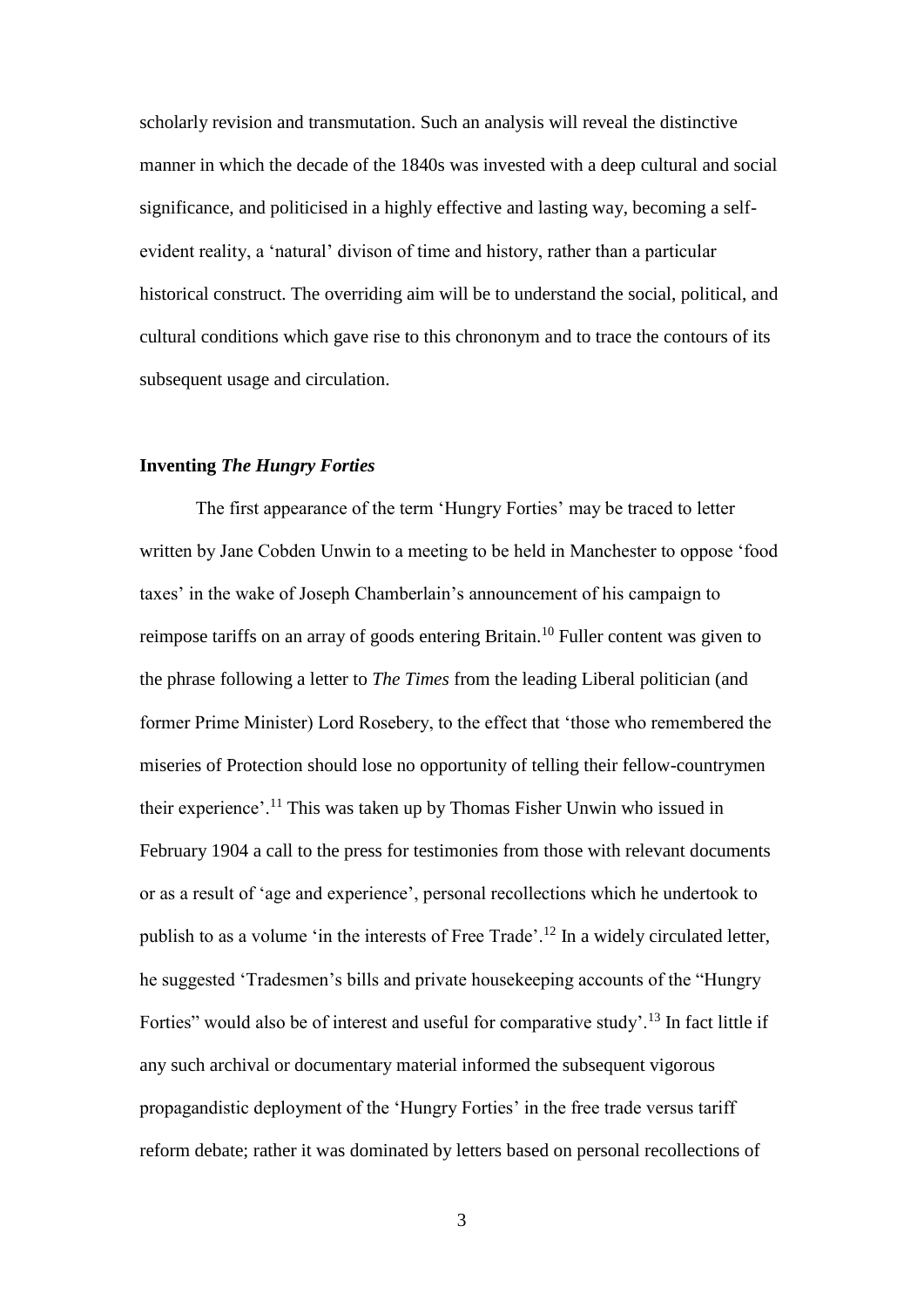the period which were gathered and edited by Jane Cobden Unwin. Such 'veritable human documents', she wrote, '"the short and simple annals of the poor" – speak for themselves, and bear the indelible proof of their sincerity'.<sup>14</sup> But her selection of material was articulated in the context firstly of 'rural England' which she knew from her continued residence of her father's home at Dunford in the Sussex village of Heyshott, giving her first-hand access to community memories extending back to the 1840s.<sup>15</sup> Secondly, Jane stood ready to prove 'that agricultural England prefers better clothing and better feeding to all the imaginary benefits to be derived from a policy of Retaliation, Preference, or Protection'.<sup>16</sup> In this vein, by October 1904 she and her husband were ready to publish their documentary testimonies as a 'practical and effective antidote to the raging, tearing campaign of those who would by legislation bring England back to the times of the Hungry Forties.'<sup>17</sup>

The content of *The Hungry Forties* was therefore dominated by popular memory rather the archival record but its didactic efficacy came from its welding a variety of local memories into a national whole, creating a popular narrative of hunger and oppression. Even so, the substance of the work was patchy, organised into six regions (Midlands, East Anglia, South-East, Wessex, North and other) preceded by an introduction by Jane Cobden Unwin and concluded by a chapter by 'Brougham Villiers' (a pseudonym, redolent of the politics of the 1840s, disguising the Progressive author, F. J. Shaw), drawing the lessons from 'The England of the Letters'.<sup>18</sup> The introduction was largely based on interviews conducted by Jane with elderly local residents, as she had been disappointed by the lack of Sussex responses to the newspaper appeal. Such memories endorsed a narrative of popular improvement since the 1840s, with days of deep distress and rick-buring in the countryside now long distant.<sup>19</sup> The content of other chapters was highly variable but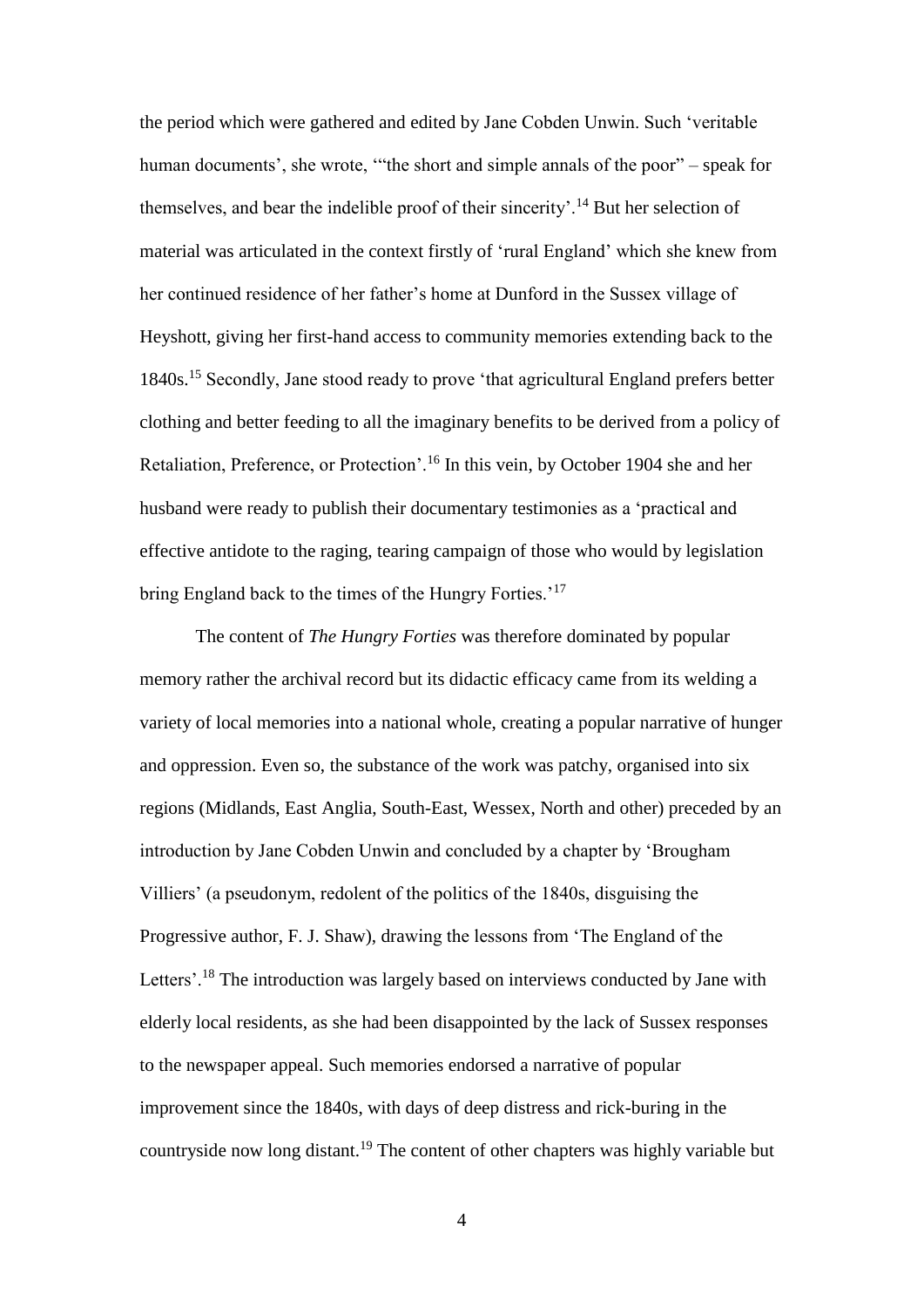one of the fuller chapters, that on East Anglia, was largely based on a previous collection of local memories, published by a prominent East Anglian Liberal Robert Winfrey under the aegis of the Free Trade Union in 1903.<sup>20</sup> This provided a model for Jane Cobden Unwin, with a sizeable number of interviews with elderly residents of Norfolk, many of them women, and with immediacy added by the addition of photographs of the worthy poor. While Winfrey's tract was part of his local campaign to win over the labourers' vote (he was to win the South-West Norfolk seat in 1906) Jane Cobden Unwin's use of his material successfully incorporated the local into the national memory in a highly effective and graphic manner. Other local memories were also similarly incorporated, for example, from 'Wessex', the Reverend W. D. Sargeaunt, of Stoke Abbott, Dorset, reported the life-story of one of his tenants, while a Miss Benjafield of Stalbridge had interviewed a number of elderly residents and reported back their vivid memories. Other memories were authentically individualistic as in the case of Lucy Buckland, the only direct female respondent, in 1904 an 88 year-old of Westcliff-on-Sea but who we can identify as Lucy Blunt, a milliner married in 1842 to William Buckland of Islington, a gold beater; by 1851 they were to have three children with a household including mother and mother-in-law, whose expenditure Lucy recorded in impressive detail.<sup>21</sup> More idiosyncratically, we can identify 'James Hawker of Padby' as James Hawker of Oadby, in Leicestershire, who achieved celebrity as a Victorian poacher. Born in 1836, he always attributed his poaching to hunger in early life. His racy memories, written in 1903-4, did not use the term the 'Hungry Forties' but did speak of the 'dark days of Protection' and of the threat to the poor posed by Chamberlain's tariff reform, and Hawker, imbued with a strong class animus, readily spoke in this vein on Liberal platforms.<sup>22</sup>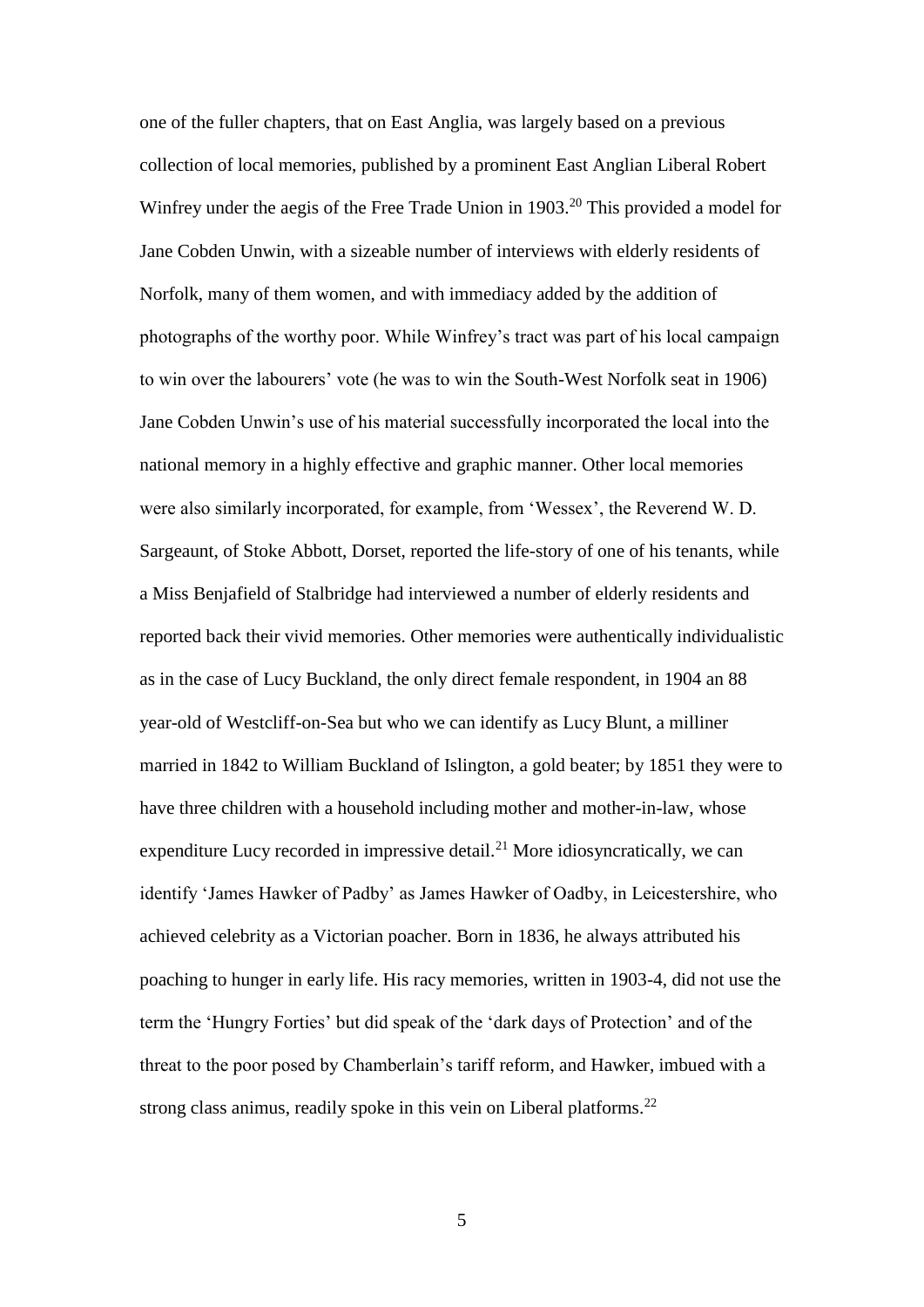From these disparate, and unsystematic but vivid and authentic recollections, *The Hungry Forties* was shaped as a popular narrative in which hunger was not the natural result of the workings of the market nor the unavoidable by-product of Britain's Industrial Revolution, but stemmed from 'bad government', political choices designed to serve the interests of a heartless landed elite, with its subaltern class of hard-nosed farmers. In this way an older moral economy was revived, and the repeal of the Corn Laws was presented as the almost biblical rescuing of the people from oppression, 'an Egyptian bondage from which they have been delivered.'<sup>23</sup> Interestingly too as 'Brougham Villiers' argued, the 'Hungry Forties' became a shorthand term for the whole of the period between 1815 and 1846, i. e. from the imposition of the Corn Law in 1815 until its abolition. This was a common feature of later writing, giving unity to these decades as a period of 'systematic underfeeding of the whole nation' as a result of post-war decision-making. As Brougham Villiers put it, 'the island, since it was not now besieged by its enemies, must be besieged by its rulers. Tariffs must undo the mischief wrought by the peace and make dear the produce of the land'.<sup>24</sup> In these conditions the poor (virtually coterminous with the nation) resorted to tea made from burnt crusts, coarse substitutes for bread, turnips often stolen from the field at night, 'a food basis on which it seems impossible that healthy life can be maintained'.<sup>25</sup> However this use of the past had very present polemical intentions. For, in highlighting the threatened return to the past, the tract simultaneously and repeatedly emphasised the new pattern of consumption enjoyed by the people (including raisins, wheat bread, meat, sugar, tea) and very successfully stigmatized Tariff Reform as a demonic threat to the poor man's food;<sup>26</sup> the 'Hungry Forties' were not evoked as a simple threat of a return to starvation but as a threat to an improved standard of living enjoyed by many Edwardian consumers.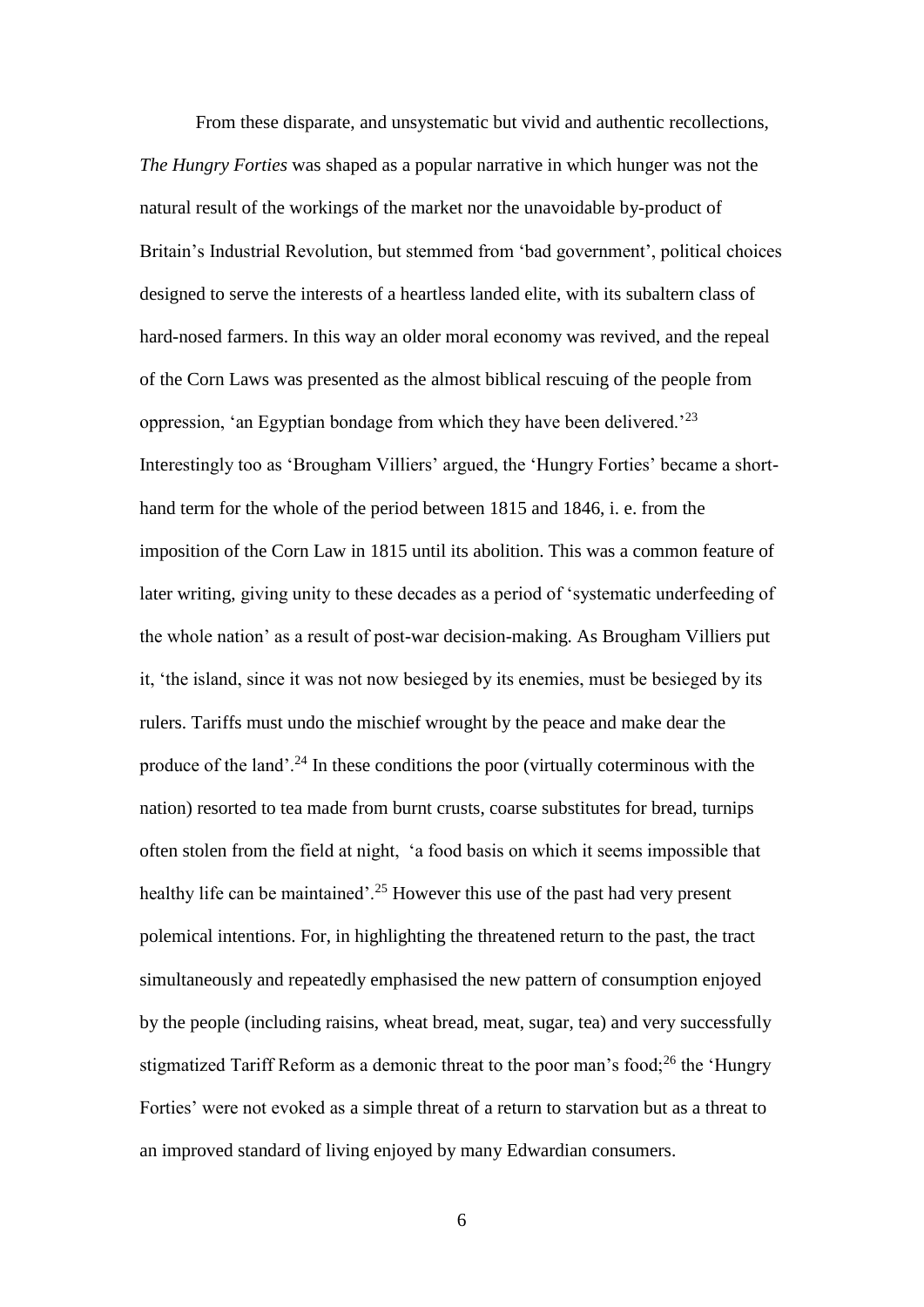#### **Propaganda Politics in Edwardian Britain**

The publication of *The Hungry Forties* proved a masterstroke of propaganda.<sup>27</sup> Nevertheless, the impact of the book came more from the context, not from its detailed content.The title alone embodied the effective mobilisation of historical memory in the service of the defence of free trade, while it also embodied a view of history which was already deeply engrained in British political culture. Here in effect the myth existed as part of a 'democratic imaginary' before it was articulated linguistically.<sup>28</sup> This fitted in well with other popular narratives which had become widespread by the 1900s, for example, works such as John Buckmaster's *A Village Politician: the Life-Story of John Buckley* (1897) provided a vivid account of the battle against the Corn Laws by one of its more proletarian figures; in 1903 *When I was a Child* by 'An Old Potter' (Charles Shaw, 1832-1906) recalled in detail the 1840s, including the Plug Plot of 1842 and the Corn Laws, and was written in part as a warning againt the return of protection.<sup>29</sup> Other working-class autobiographies reiterated the message that the 1840s had been a decade of popular distress and discontent, for example, the agricultural labourer's leader Joseph Arch wrote in 1893 of 'The horrors of those times are clearly and vividly before my mind's eye even now. It is as if they had been burned and branded into me. I cannot forget them'.<sup>30</sup> The threat of a return to protection also unleashed a rash of literature designed to recall the 1840s, especially from the firm of Fisher Unwin. This included not only popular, jubilee and abridged editions of Morley's canonical *Life of Richard Cobden*, but works such as *Labour and Protection* (1903) emphasising the gains from free trade for the working classes since 1846, and the reprinting of the popular *Corn Law Rhymes* of Ebenezer Elliott.<sup>31</sup> The common emphasis in these works on the gains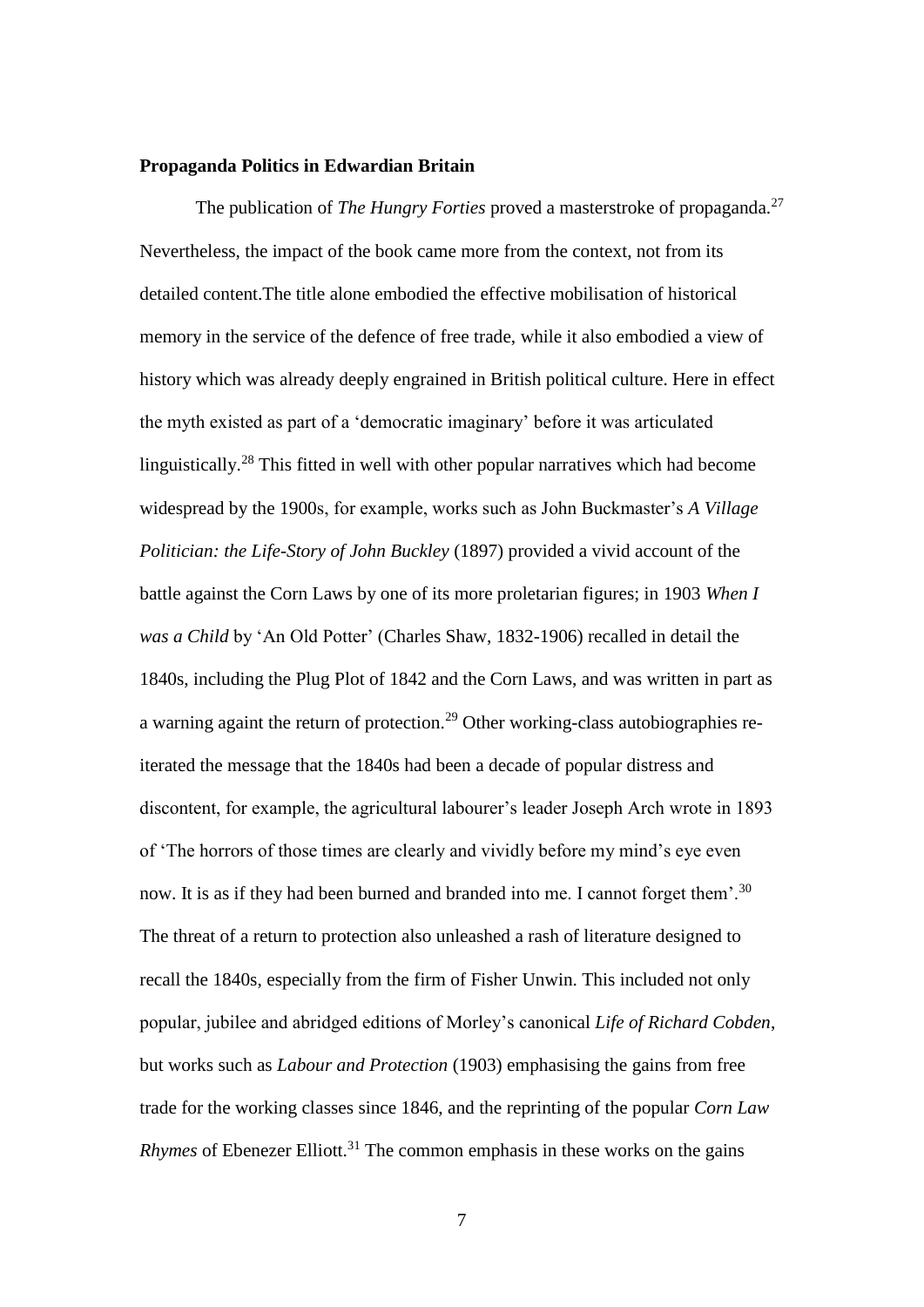made by the British people since 1846 also chimed in well the wider Victorian and Edwardian understanding of the past, which, without using the term the 'Hungry Forties', had been based on a sense of progress from the dark days of the period 1815- 1846. This went back to the early histories of the nineteenth century such as Harriet Martineau's *History of England during the Thirty Years Peace, 1816-1846* (1850).<sup>32</sup> It was also a narrative deeply ingrained in standard school text-books in the later nineteenth century, which presented a view of popular progress, once the people had been gradually relieved of oppressive legislation.<sup>33</sup> In this vein, one Edwardian selfstyled 'popular history' of the Corn laws was based on the premiss that their object 'was to keep corn as near famine prices as the masses of the people could bear'.<sup>34</sup> Similar views of progress had also become popular in a whole range of cultural encounters with history which permeated Edwardian Britain as interest in history boomed.<sup>35</sup>

This view of the past, no golden age but the 'dark days of Protection', was now given political force by the Liberal party campaign to defend free trade against the growing threat of tariff reform. Survivors of the 'Hungry Forties', like those of the Holocaust later, were pressed into service by the Liberal Party, regularly appearing on its platforms – including James Hawker, Joseph Arch and the self-styled 'old Chartist' W. H. Chadwick.<sup>36</sup> As human embodiments of the 'Hungry Forties' they gave an immediacy and resonance among the popular electorate to the message that Britain was threatened with the return to past poverty. Moreover, at the level of policy, rather than the resurrection of the 'Hungry Forties' forming a stale cry of the 1840s, the concept helped link the Liberal party to the strong current of land reform and to forward-looking policies on rural poverty, while in urban Britain, the Liberals were able to stand forward as a bastion of working-class welfare against the false promises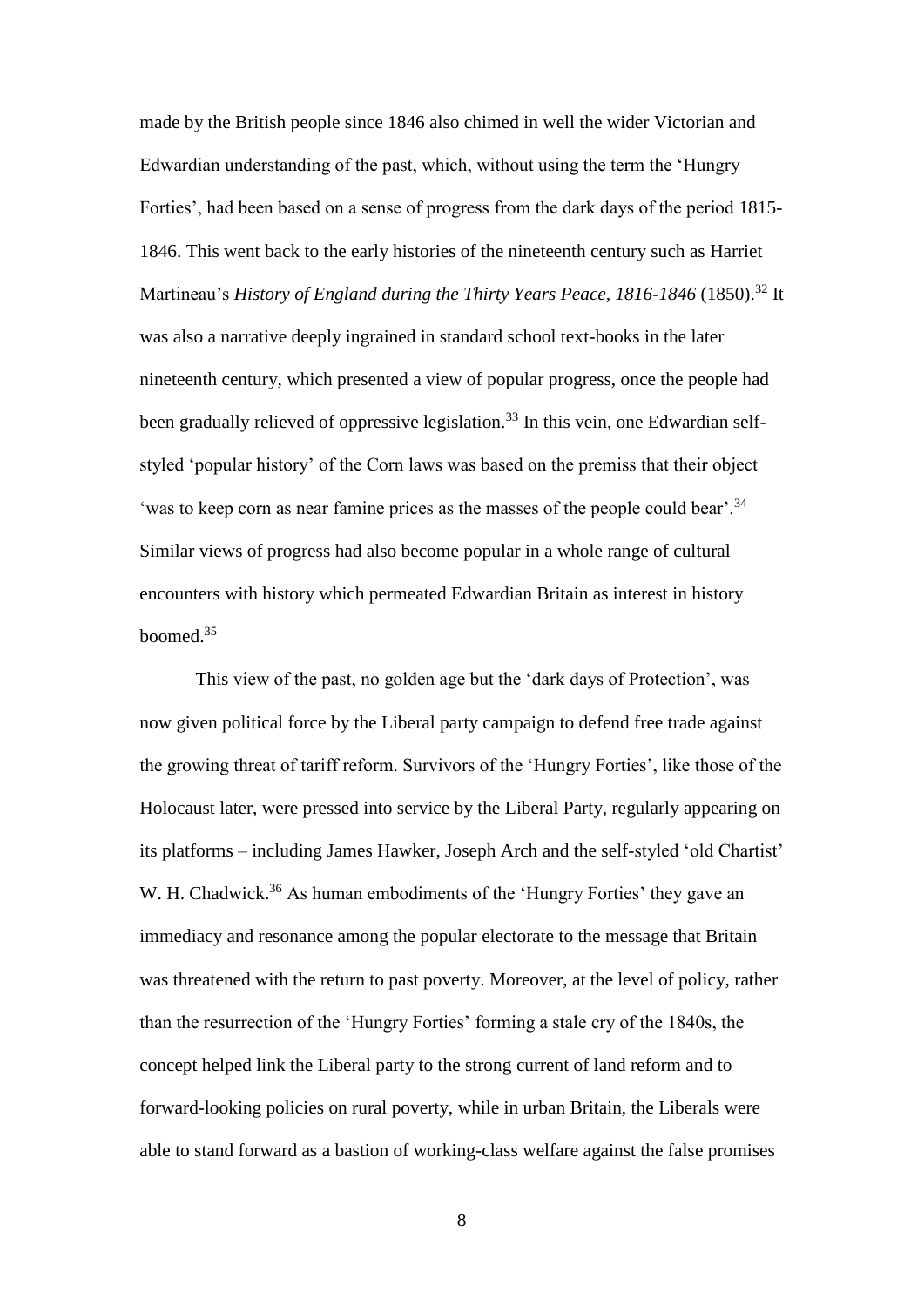of Chamberlain. One of the most effective pictorial representations of the 'Hungry Forties', which won a National Liberal Club competition in 1905, was Robert Morley's poster design, 'The Hungry Forties' with the text, 'Will you go back? Remember the Hungry Forties. Tariff Reform means trusts for the rich, crusts for the poor'.<sup>37</sup> The images of the big and the small loaf common in the 1840s were widely reused both on the political platform and in the new cultural media including the huge craze for picture postcards frequently bearing loaves. In this way the motif of the 'Hungry Forties' formed part of a wider conceptualization of the 1840s as a struggle between rich and poor, privilege versus industry, monopolists versus the people, oppressed versus the tyrannical, which remained potent discursive appeals in Edwardian Britain.<sup>38</sup> Even more influentially this was turned into a message for the Edwardian consumer at the time when growing attention had been paid to workingclass budgets in discussions of poverty and in the burgeoning work of social investigators. Tariff Reform was successfully depicted as a potential threat to the carefully balanced budgets of working-class households, threatening family life, and undermining the gendered household, and its moral economy.<sup>39</sup>

The exact effectiveness of the term 'Hungry Forties' itself in the Liberal election victory of 1906 is not measurable but there seems little doubt that the deployment of the term achieved its lasting currency from its widespread use between 1904 and 1906.<sup>40</sup> Even before the publication of *The Hungry Forties*, an excerpt of the Sussex evidence had been circulated to every home in Horsham during the byelection of November 1904.<sup>41</sup> Following the first edition in 1904, a people's edition appeared in 1905 (priced 6d), re-issued in 1909, an abridged edition in 1910 (reprinted 1910), with a complete one penny edition of 110,00 copies in 1912 with a further 100,000 later that year.<sup>42</sup> It is also clear that associated terms such as food,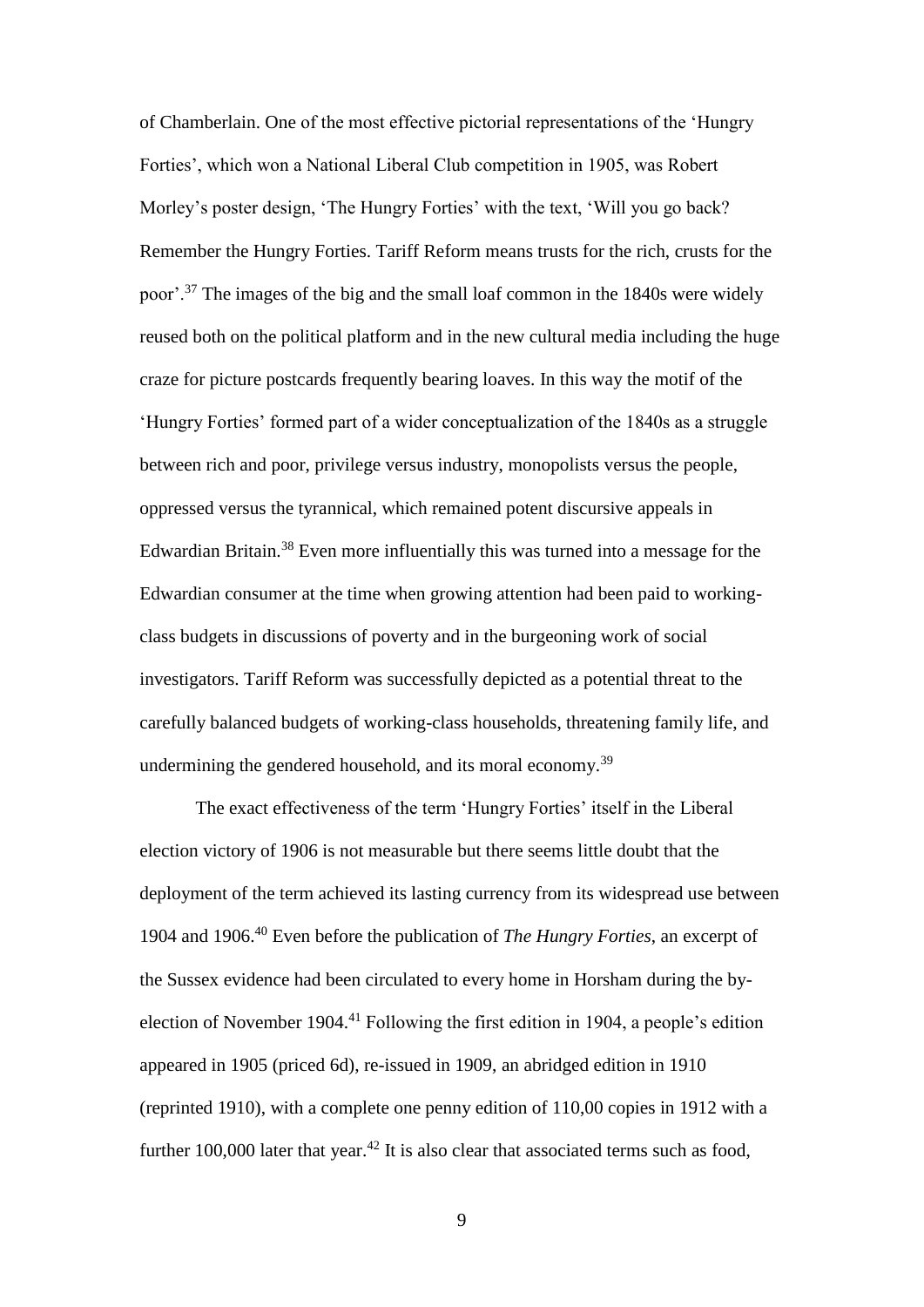hunger, and bread did achieve a wide electoral currency.<sup>43</sup> We have also seen how the Liberal platform deployed advocates such as Arch and Hawker. In parliament MPs effectively evoked the term in debate, for example, Sir Joseph Leese, son of an Anti-Corn Law campaigner, deplored the potential price increases threatened by tariffs, which 'after sixty years of comparative cheapness and plenty' 'was to revive the sad and distant memories of what were called the "hungry forties"<sup>44</sup> The leading City banker Sir John Lubbock likewise lamented a policy which he deemed 'radically retrograde and which would carry us back to the terrible times of the hungry forties'.<sup>45</sup> In the Lords the radical Bishop of Hereford (John Percival), old enough himself to remember the 'Hungry Forties' in the North of England, joined in 'It is engrained in my memory what a dismal and wretched time it was … I desire not to see again anything like it.'<sup>46</sup> Such politicised memory was diffused in a number of ways, for example, the propaganda not only of the Free Trade and Women's Free Trade Unions as well as other Liberal party organisations, including the Liberal League and Women's Liberal Association.<sup>47</sup> It also included the Free Trade Union play entitled *A message from the Forties: A Free Trade masque*, dating from *c*. 1909, which, as Trentmann has shown, had been devised by the wife of the Progressive employer Alfred Mond.<sup>48</sup> Paradoxically too, the 'Hungry Forties' was an expression which the tariff reformers had to confront, so that repeated but ineffective denials that tariffs signalled a return to the 1840s in some ways reinforced the fact that free traders had captured the terms of debate. Hence, as Morrison Bell put it, 'Every argument in a way about tariff reform always comes down to the small loaf and the big loaf in the Hungry Forties'.<sup>49</sup> Significantly,Lord Derby in supporting a change of Unionist policy in 1913 argued that this was necessary because that 'Hungry Forties' had proved a 'very powerful argument in their [opponents'] favour'.<sup>50</sup> Its power was at the same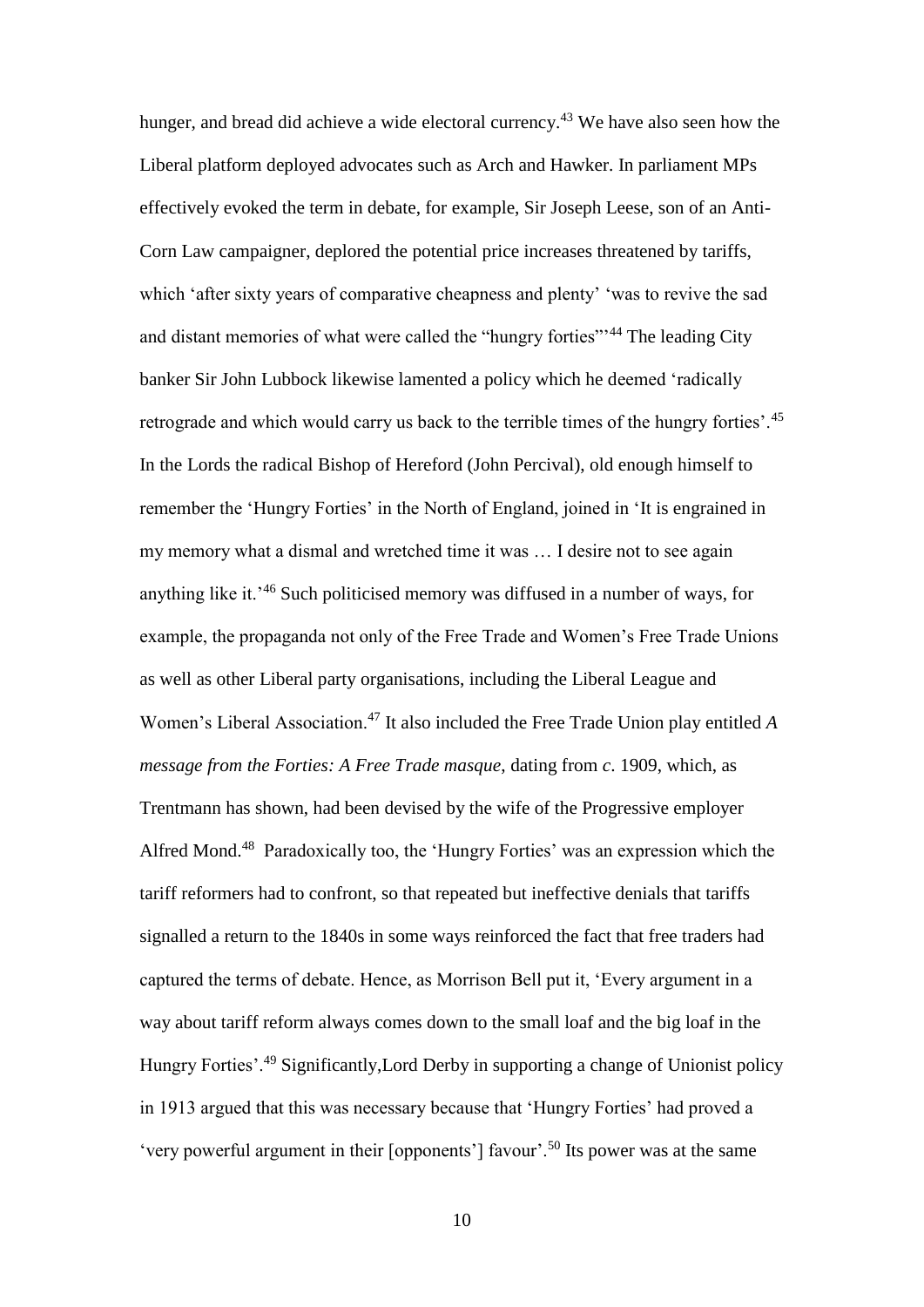time seen in the tariff reformers' attempts to recapture the terms of debate, and in particular to shape arguments which rivalled free trade ones in their appeal to consumers.<sup>51</sup> Nevertheless the tariff reform riposte was itself further evidence of the 'enormous' impact the 'Hungry Forties' had had Edwardian political discourse.<sup>52</sup>

Finally, even if the 'Hungry Forties' featured primarily in Liberal politics.<sup>53</sup> and if the burgeoning socialist analysis was distrustful of many elements in Liberal political economy,<sup>54</sup> the memory of the 'Hungry Forties' had much support in the labour movement, not only among agricultural labourers but also in industrial areas, especially where the popular memory of the 'Hungry Forties' was still vigorously alive, and largely associated with events such as the Plug Plot of 1842 in Lancashire, the focal point of the revolutionary strand of the Chartist movement, co-inciding with the nadir of depression in the industrial North.<sup>55</sup> Within this tradition, Allen Clarke, an immensely popular socialist writer and publisher, deeply familiar with the Lancashire folk memory and dialect traditions, and often himself seen as 'the voice of the people' published in 1914, '*The Men who fought for us' in the 'Hungry Forties': a tale of pioneers and beginnings* (Manchester: Co-Operative Newspaper Society, 1914).<sup>56</sup> The moral of Clarke's tale was the eventual victory of cooperation (the Rochdale pioneers featured extensively in his tale) but his epilogue articulated the historical lesson, that the agitations of the past 'are closely paralleled by the … politicians of our own day'.<sup>57</sup> Interestingly too in the manner of *The Hungry Forties* Clarke drew lessons for women's involvement in political issues, 'Good, cheap food, happy homes – those are just as much woman's business as well as a man's – nay, more, for the care of the household is the woman's work. Co-operation is not a sex question'.<sup>58</sup> More generally the co-operative movement saw its mission as that of the defence of consumers and very directly traced its origins back to the 'Hungry Forties'. <sup>59</sup> Within this institutional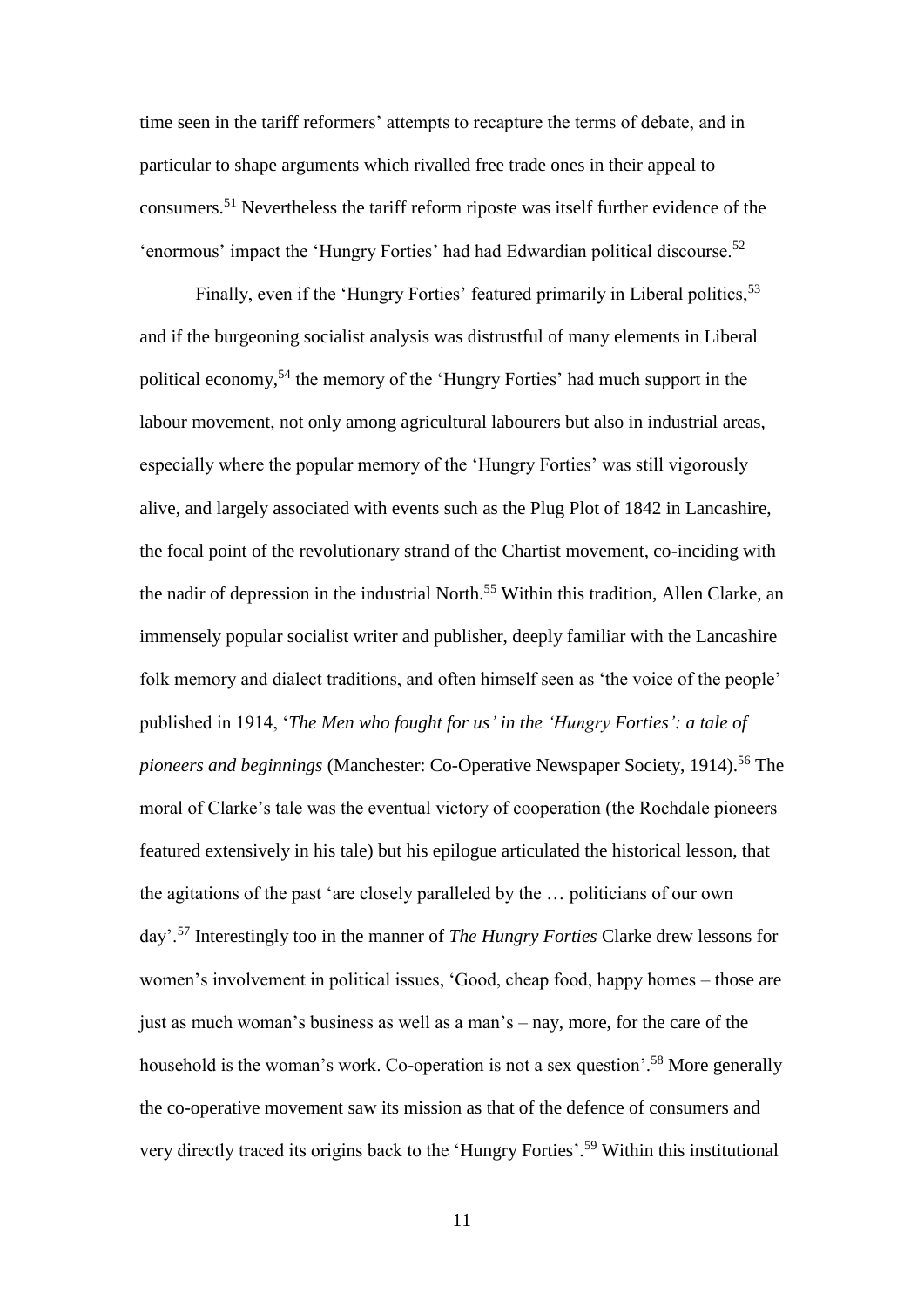memory, it became customary to see the birth of the co-operative movement as the product of (and part cure ) for the 'Hungry Forties' – thus the authoritative centenary history of the movement published in 1944 began with a chapter on the 'Hungry Forties', and distress of this period featured in a broadcast for the United States and in a popular pageant devised to celebrate the centenary.<sup>60</sup> As late as 1959, Albert Alexander (1885-1965), the son of a blacksmith, now Earl Alexander of Hillsborough, a long-standing member of the co-operative movement, typically explained its genesis as a response to the 'famine of the Hungry Forties'.<sup>61</sup>

# **Cultural permeation and political persistence after the First World War**

The contest between free trade and protection through which the 'Hungry Forties' had been diffused throughout the nation before 1914 became rapidly transformed after the First World War, although it recurred in minor key at several critical junctures, above all, in the political crisis of  $1931-2$ .<sup>62</sup> Clearly, the term itself remained readily recognisable to the educated public, entering the *Oxford English Dictionary* in 1933,<sup>63</sup> and it was regularly deployed in a wide number of cultural and literary as well as political contexts. Firstly, it remained a trope which a number of minor literary figures continued to employ. They included, for example the first professor of English Literature at Leeds University, and a keen explorer of folklore and the demotic, who published in 1918 his dialect verse, *The Hungry Forties* in a poem presented tariff reform as an attack on the 'workers' fooid', threatening to 'thrust us back to our owd misery'.<sup>64</sup> But the wider cultural currency of the 'Hungry Forties' informed the critical reception of a novel by the much more noted interwar writer, Sheila Kaye-Smith, of whose *Susan Spray* one reviewer wrote, 'She can convey the very stomach-pain of the "Hungry Forties"; her agricultural labourer's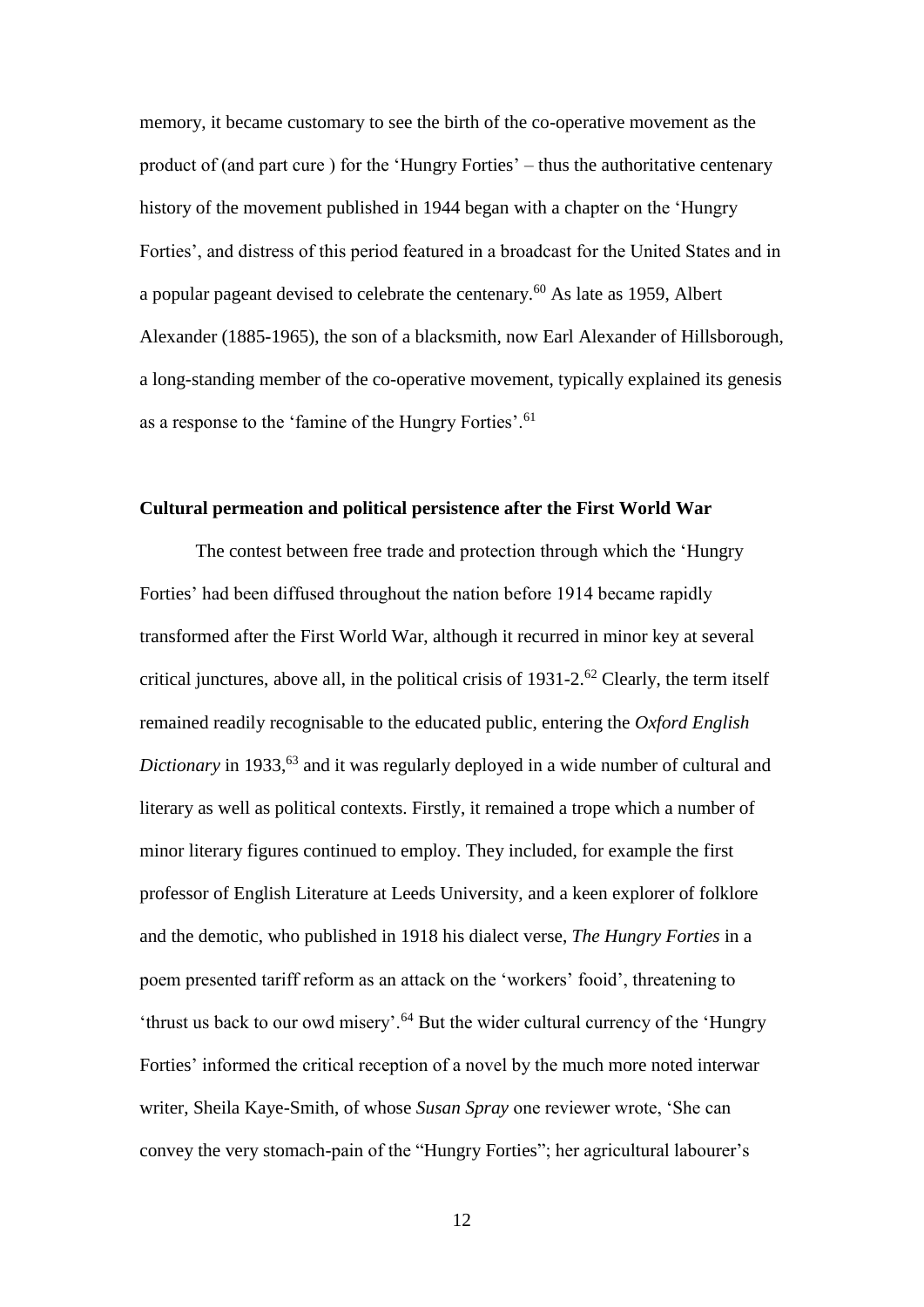budget is not a document, but a human document'.<sup>65</sup> In 1930 there followed, published by the Society for the Promotion of Christian Knowledge, *Sons of Want: a story of the hungry 'forties* evoking the 'Hungry Forties' in an exemplary tale in which the defeat of political radicalism (the Chartist Plug Plot), leads to religious regeneration in the form of Christian socialism. Its author Lilian Howard Dalton had since 1913 produced a number of similar hortatory tales relating to slavery and missionary activity but also in 1924 *League of Nations Stories*. Also set against the background of the Plug Plot was the play by *Doctor Scholefield: An incident of the Hungry Forties* (Manchester, Sherratt & Hughes,1936), first performed at the Manchester University Settlement in December 1934, written by Mary Danvers Stocks, later baroness Stocks, a leading welfare reformer and suffragist, who had read economics at the LSE before the War.<sup>66</sup> In a somewhat more light-heatred vein, in 1939 there appeared the figure of Uncle Silas created by popular novelist H. E. Bates (1905-1974), depicting a lovable rural rogue 'born at the beginning of the 'Hungry Forties'' in Northamptonshire, loosely based on the life story of a distant forbear of the author, Joseph Betts. $67$  These literary references, however disparate, all suggest that the 'Hungry Forties' retained a recognisability between the Wars, able still to connect the public with increasingly remote memories of the past. Significantly this appeal to memory was also readily mobilised by the new medium of radio, whose programmes included a lively debate on tariffs (followed by a postal ballot) in which several listeners claimed to remember the 'Hungry Forties'.<sup>68</sup>

Secondly a number of widely-read working-class autobiographies, influenced by the Edwardian debate, were constructed with the 1840s as a significant part of individual life-stories, however marginal that decade was in practice to the individual concerned. For example, one of the most important Lib- Lab MPs who voiced the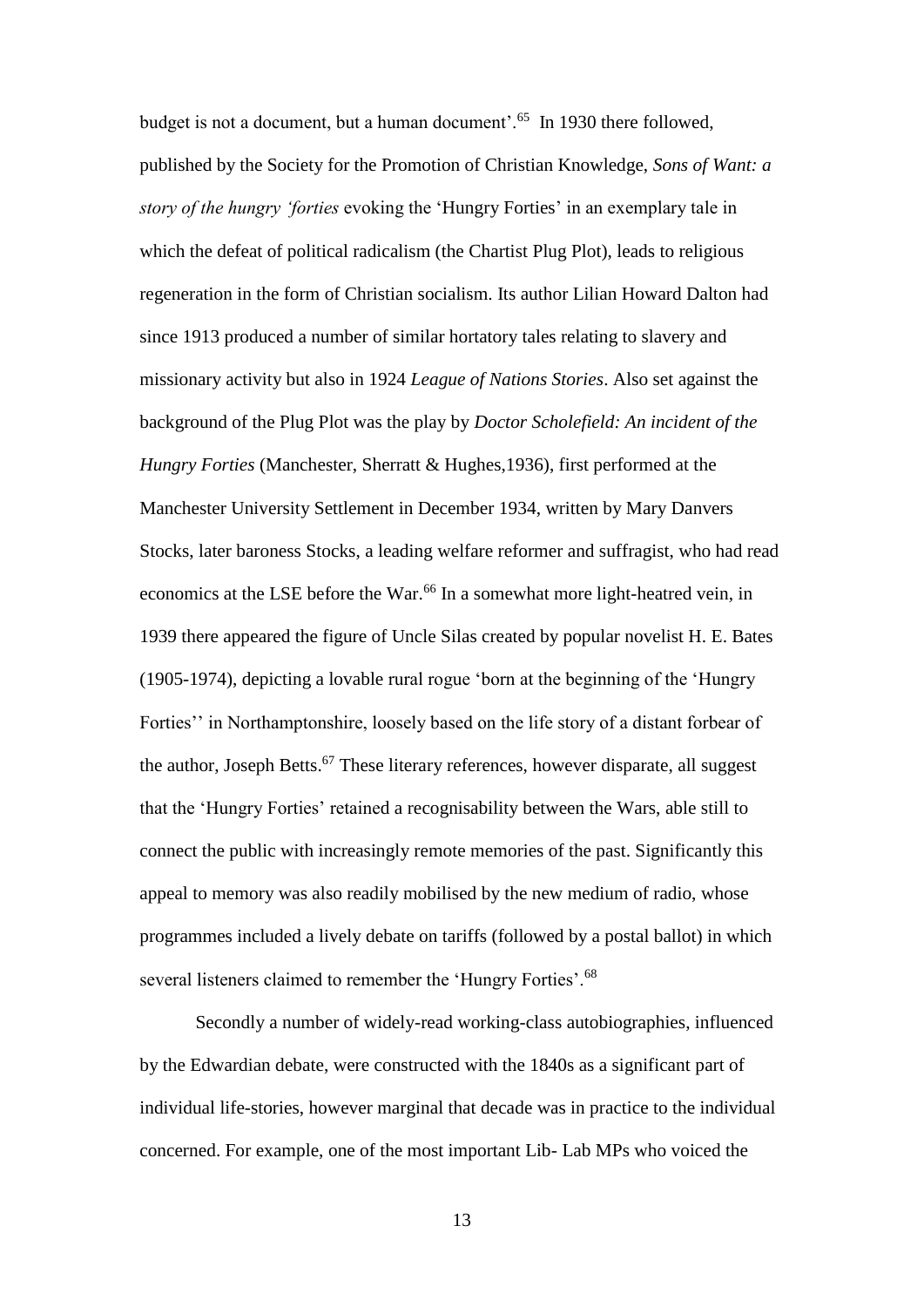demands of the rural labourers before 1914 (and after) was George Edwards, whose autobiography *From Crow-Scaring to Westminster* was published in 1922 (London, Labour Publishing Co.), with the first chapter entitled 'The Hungry Forties'. This recounted the poverty experienced by his parents in rural Norfolk, prior to his birth in 1850. In a comparable urban vein, in Manchester, a Ruskinian social reformer, and founder of the Ancoats Brotherhood in 1878, Charles Rowley (1839-1933) also reconstructed his life story with a first chapter entitled the 'Hungry Forties', noting 'we had abounding distress with suffering' with tea consumed only during his mother's thirteen confinements (his father was a warper and picture frame maker).<sup>69</sup> Among more local examples were the recollections of James Ashworth of Blackburn, recreating his life-story in a similarly stylised manner,<sup>70</sup> while a whole range of autobiographies paid deference to this conceptualization in their reminiscences.<sup>71</sup> Thirdly, the 'Hungry Forties' did permeate scholarly discourse as well as popular history between the Wars. For example, in 1919, in what was a detailed, if patriotic, summation of Britain's nineteenth-century economic achievements, William Page (1861-1934), best known as general editor of the *Victoria County History of England*, noted soberly, 'The country was in a state of distress and misery which later gave to the period the sinister name of 'the hungry forties'.<sup>72</sup> In 1923, an edition of the memoir of Robert Roberts (1834-85), was characterised by its modern editor as 'a vivid description of the economic conditions of the Welsh hill farmers in the "hungry forties"'.<sup>73</sup> Arthur Redford's study of labour migration published in 1926 included a chapter entitled 'The Hungry Forties', although this was simply a generic title, not the basis for analysis.<sup>74</sup> It remained influential in more popular histories, for example, G. D. H. Cole and R.W. Postgate's *The Common People* (London, 1938, 1946) and George Trevelyan's highly influential *English Social History*. <sup>75</sup> Further light on the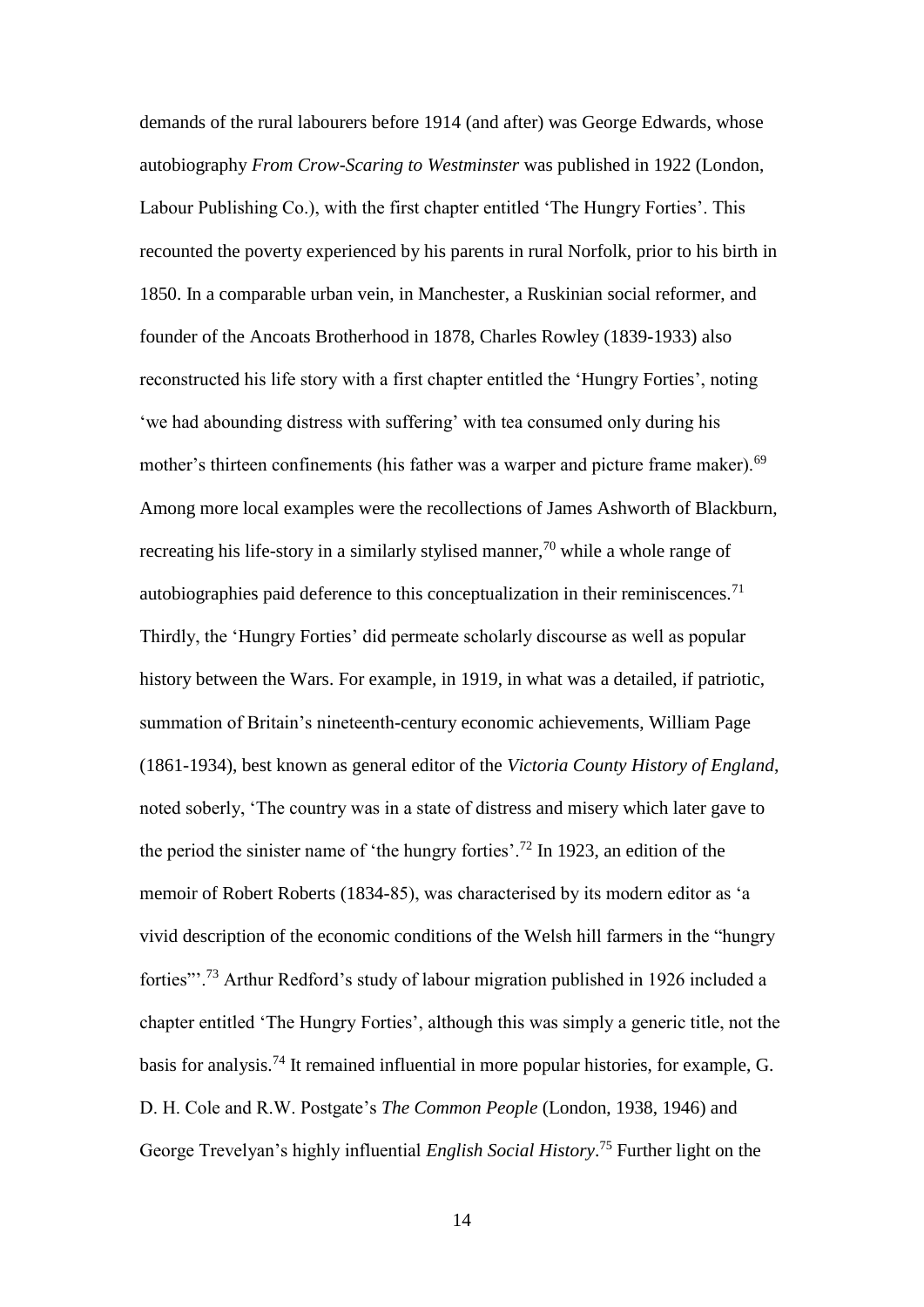diffusion of the term is also shown by its currency in school textbooks. Here a sample of textbooks designed for different ages suggests that it was still commonly deployed in interwar and immediate postwar Britain in upper school level textbooks but far more rarely at books aimed at those under 13.<sup>76</sup> It persisted into the 1950s, although the more up-to date texts, making use of recent academic scholarship, no longer used this term.<sup>77</sup>

Fourthly, the 'Hungry Forties' retained a marked, if declining, political pertinency – it was a slogan which was regularly deployed in interwar Britain, especially in the context of Liberal and Labour opposition to Conservative economic policy. For example, in the Commons, the 'father of the House', T. P. O'Connor in 1925, spoke as an old free trader, 'I want to save the masses from the wolf of hunger, which free trade drove from their doors in the hungry forties'.<sup>78</sup> Likewise the Labour MP Robert Richardson recalled in 1925 that as a young man he had lived with a man who remembered 'he could not have bread in the 'Hungry Forties' and as a result 'All my life I have hated the very name of Protection'.<sup>79</sup> When the National Government in 1931-2 introduced policies modelled on those of Joseph Chamberlain, its critics regularly recalled the 'Hungry Forties', with the Labour leader, Lansbury, forecasting optimistically that 'when once again the people endure what they endured in the Hungry Forties', they would turn to socialism.<sup>80</sup> More generally, as the shadow of hunger extended in the 1930s, concepts of the 'hungry thirties' were, as James Vernon has shown, loosely but directly modelled on the memory of the 1840s, extending its message to a new political generation, while making it aware that, in the spirit of 'Never Again', British social democracy now guaranteed equality of food supply as it introduced bread rationing in 1946.<sup>81</sup> The post-war currency of the term is wellindicated by its choice in 1949 as one of the BBC's radio programmes for schools,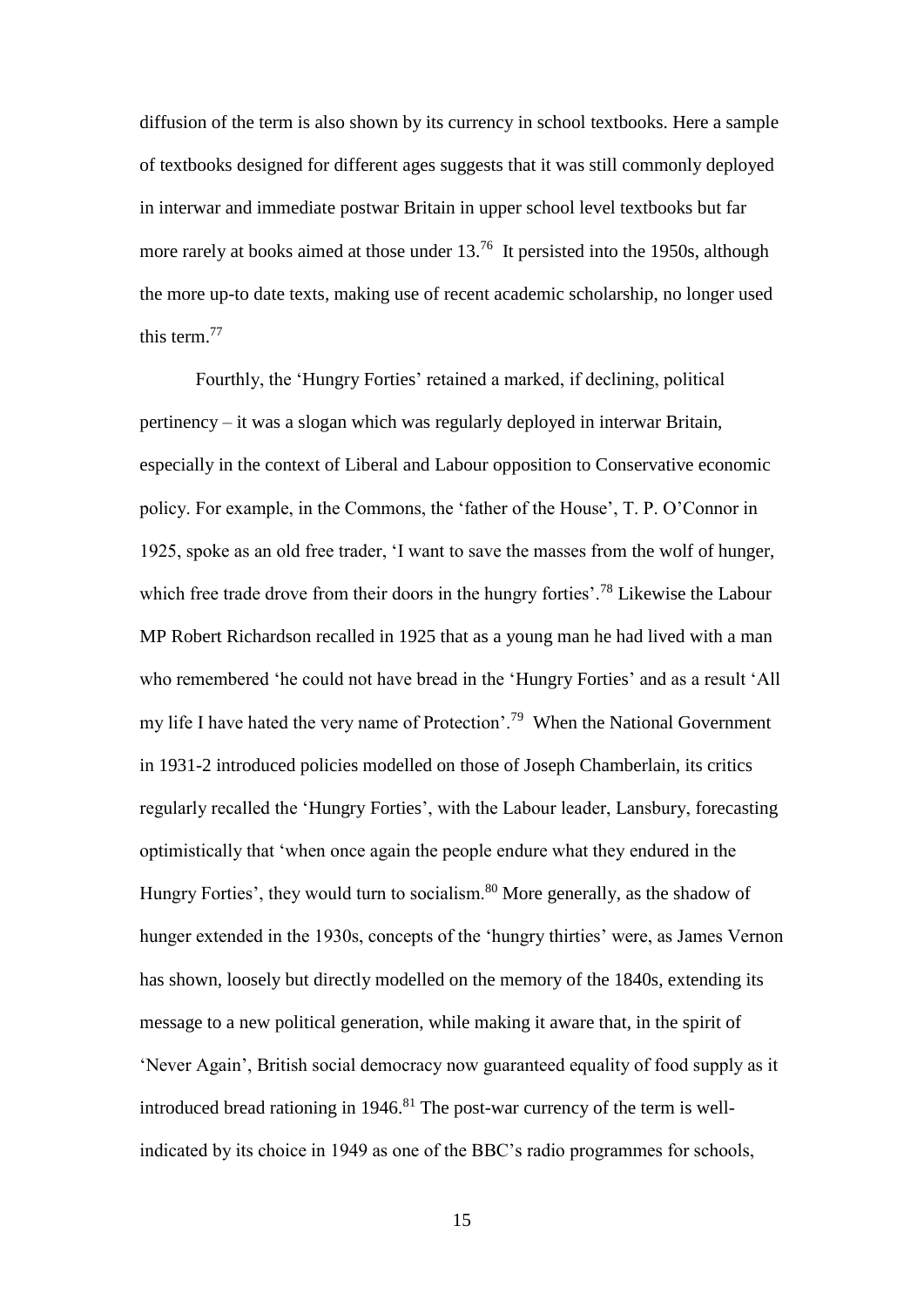which took the form of a dramatic presentation of 'the story of Richard Cobden's struggle for cheap bread in the Hungry Forties'.<sup>82</sup>

Finally, as the centenary of the repeal of the Corn Laws beckoned in 1946, hunger was again high on political agendas, not only nationally but globally. In the dawning age of international governance, the Food and Agricultural Organization of the newly-created United Nations, confronted in 1946 the same problem of hunger, which had faced Peel in 1846, 'the basic problem of food'. The London publicity department of the FAO looking back to the 'Hungry Forties', as period of intense misery but one followed by prosperity and productivity, asked 'Will our troubled forties end in the same manner.' But like those who had seen the 1840s as the culmination of discontent between  $1815$  and  $1846$ ,  $83$  post-1945 statesmen also identified a longer-term problem, with the previous twenty-five years in world history characterised by hunger and starvation, as the FAO set out to achieve world food control and 'freedom from want' as the basis of future peace.<sup>84</sup> Significantly, FAO's first director-general was the long-lived Boyd Orr (1880-1971) whose awareness of poverty and malnutrition had been acquired in the slums of Glasgow in the early twentieth century, and who was to allude knowledgeably to the 'Hungry Forties' both on the radio and in the House of Lords.<sup>85</sup>

### **Revision and Transmutation since the 1950s.**

This global extension of the 'Hungry Forties' chrononym was nevertheless the prelude to its erosion from national memory, part of the wider disappearance of the central values of nineteenth-century liberal political economy and its epigones.<sup>86</sup> Already in the 1930s the phrase 'Hungry Forties' had been debunked as 'a priceless myth', for the 1840s, were 'not in Britain a time of special poverty or of specially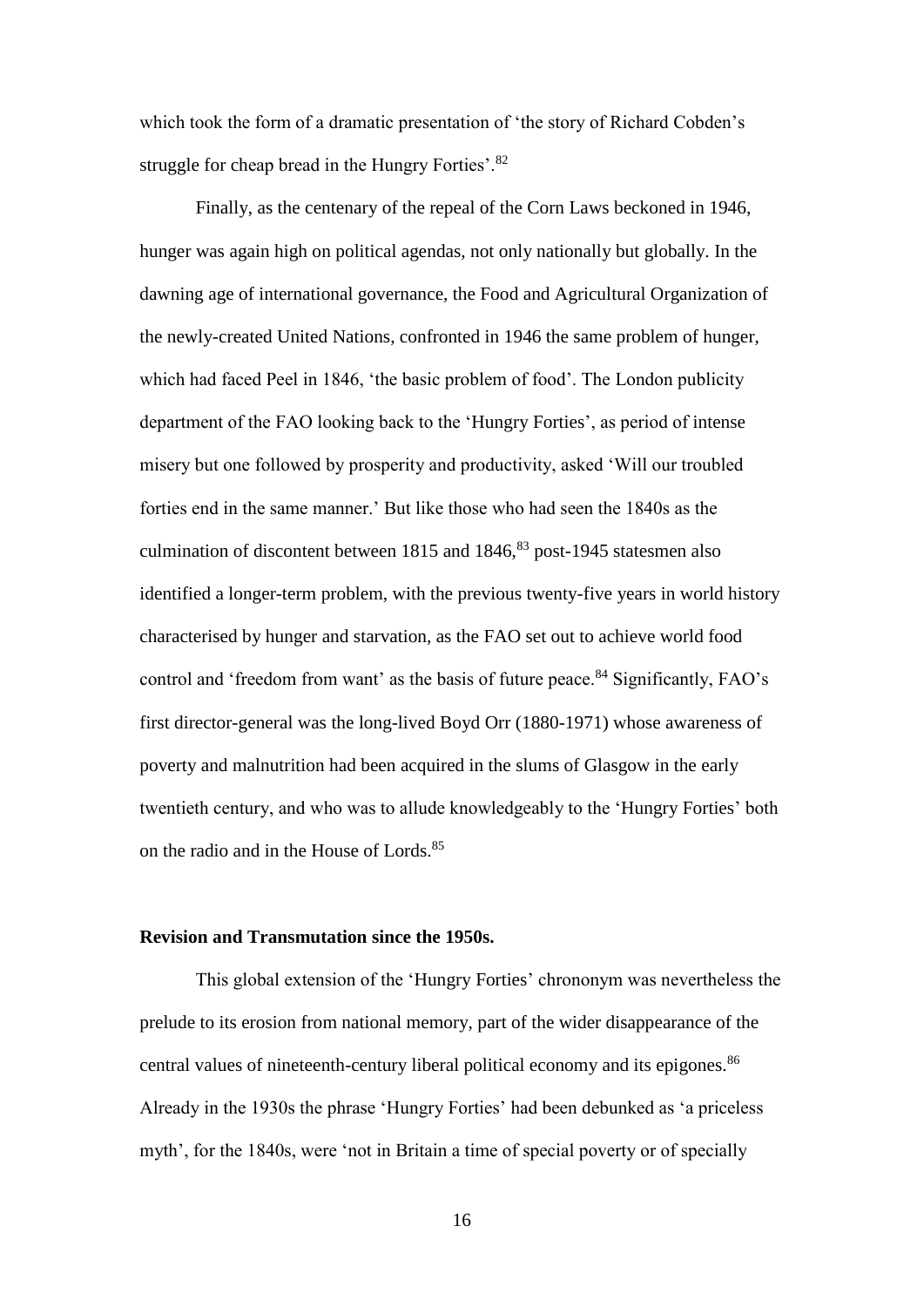high prices of food'.<sup>87</sup> Most economic historians fought shy of the term. Sir John Clapham, the first professor of economic history at Cambridge, did not use it in his great economic history of Britain, and in a Manchester lecture in 1945 pointedly repudiated it, for the 1840s were 'no hungrier than the 1830s or 1850s'.<sup>88</sup> Similarly, T. S. Ashton, author of a classic history of the Industrial Revolution, but a Free Trade Union lecturer before 1914, also repudiated the term as one which 'fastened on the decade that saw the railway boom and the repeal of the Corn Laws the stigma of the "hungry forties"<sup>.89</sup> This revisonism was completed when the expression was authoritatively historicized a Manchester economic historian, deeply versed in the history of the North-West, the epicentre of the 'Hungry Forties' in reality and fiction. Chaloner became the first historian firmly to describe the Edwardian origins of the usage in *The Hungry Forties* and its transmission to canonical reference works such as the 1910 (but not 1903) edition of the *Encyclopedia Britannica*. Suggestively Chaloner traced the Edwardian deployment of the term back to the 'hungerpropaganda of the Anti-Corn Law League', but his main purpose was to dismiss the reality of hunger for most of the decade between 1840 and 1850, concluding on the basis of statistics for wages and consumption, 'Not much remains therefore of the "Hungry Forties"'.<sup>90</sup> Chaloner's corrective was widely available, having been published in 1957 as the first of a Historical Association series, Aids to Teachers, and reprinted six times in the 1960s. It helped signal the end of the 'English' 'Hungry Forties' in popular usage, especially as the conditions in which that debate had thrived seemed increasingly remote from the post-war age of affluence.

This malleable chrononym however proved enduring in a number of ways. For example, despite the emergence of major historical studies of the Irish famine which revealed the irrelevance of the term, the English media loosely applied the term to a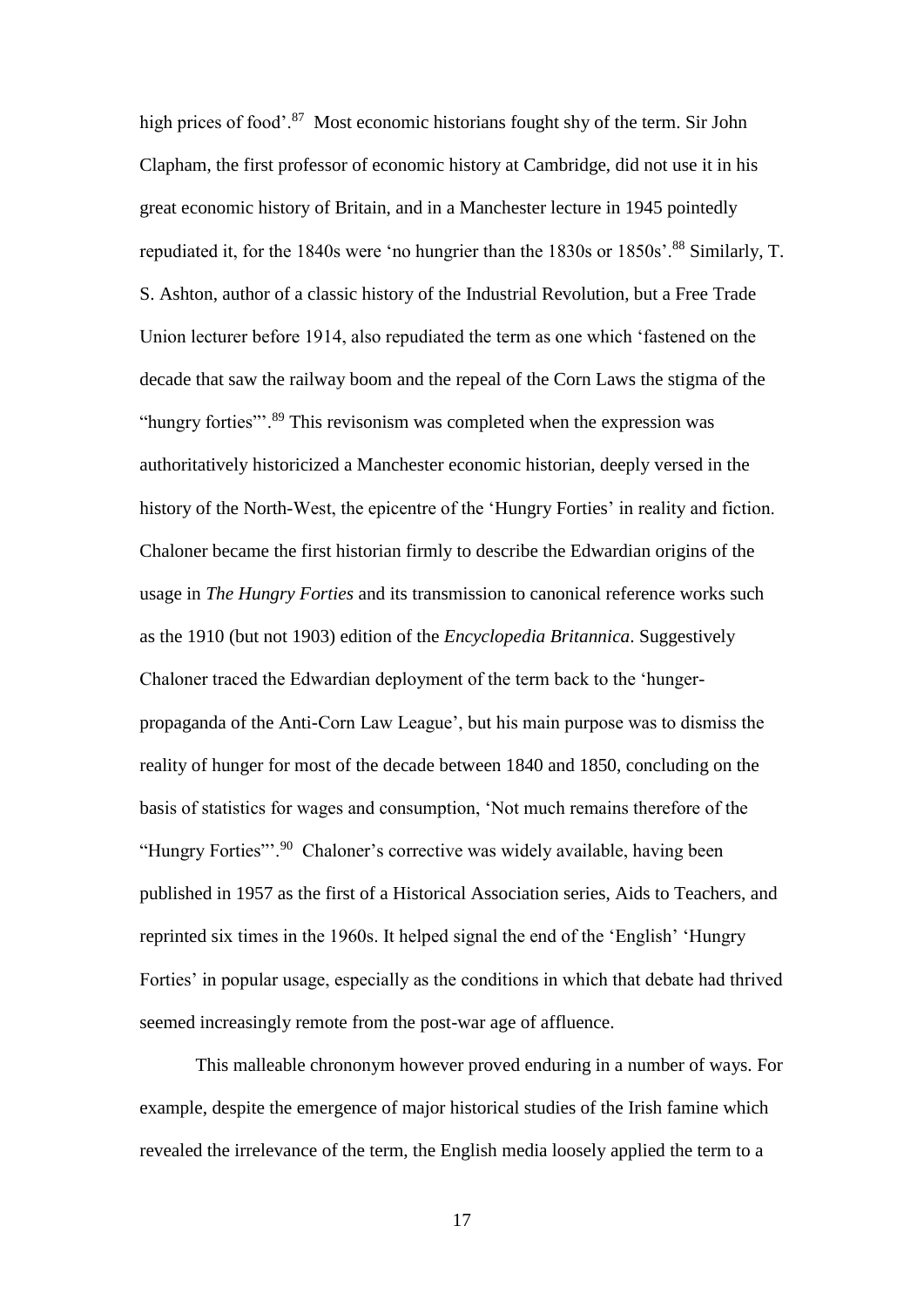growing number of influential literary and dramatic works which explored the Irish 'Great Hunger'.<sup>91</sup> Secondly, for British historians it remained useful as a trope to convey the character of the early 1840s as a distinctive period of time typified by the greatest depth of popular distress and discontent in nineteenth-century Britain, and so a legitimate source for later 'myths'. Finally, as indicated above, the term crossed the Channel, entering the vocabulary of food and hunger in the origins of the 1848 Revolutions. All the more surprisingly, therefore, well into the 1980s the term was still loosely and uncritically used as if contemporary. Even after further recent reassessments of the myth of the 'Hungry Forties', historians have been reluctant to abandon such an evocative and powerful, if anachronistic, expression.

In many ways, therefore, the 'Hungry Forties' as a term compares to what Hirsch has labelled 'postmemory', for those who deployed and were influenced by this phrase were, for the most part, not those who had experienced that decade as a lived experience but a later generation.<sup>92</sup> Even so its construction depended vitally on the living witnesses assembled in *The Hungry Forties*, whose 'traumas' were passed on to and reinterpreted by a later generation. In this process of social and cultural mediation, individuals reinterpreted their own lives and the 'Hungry Forties' came to constitute a part of their own identity. But for most, the reality of the 'Hungry Forties' soon paled into insignificance by comparison with the fear of its return, a political anxiety generated in a specific political context in early twentieth-century Britain. Yet the narrative in which protection and tariffs endangered popular welfare thereafter constituted a benchmark against which to test economic policies and, in effect, human rights, the freedom from hunger in a national context. Here postmemories generated in the Edwardian period were by no means without future significance, especially as hunger emerged at the centre of global concerns a century later. While therefore the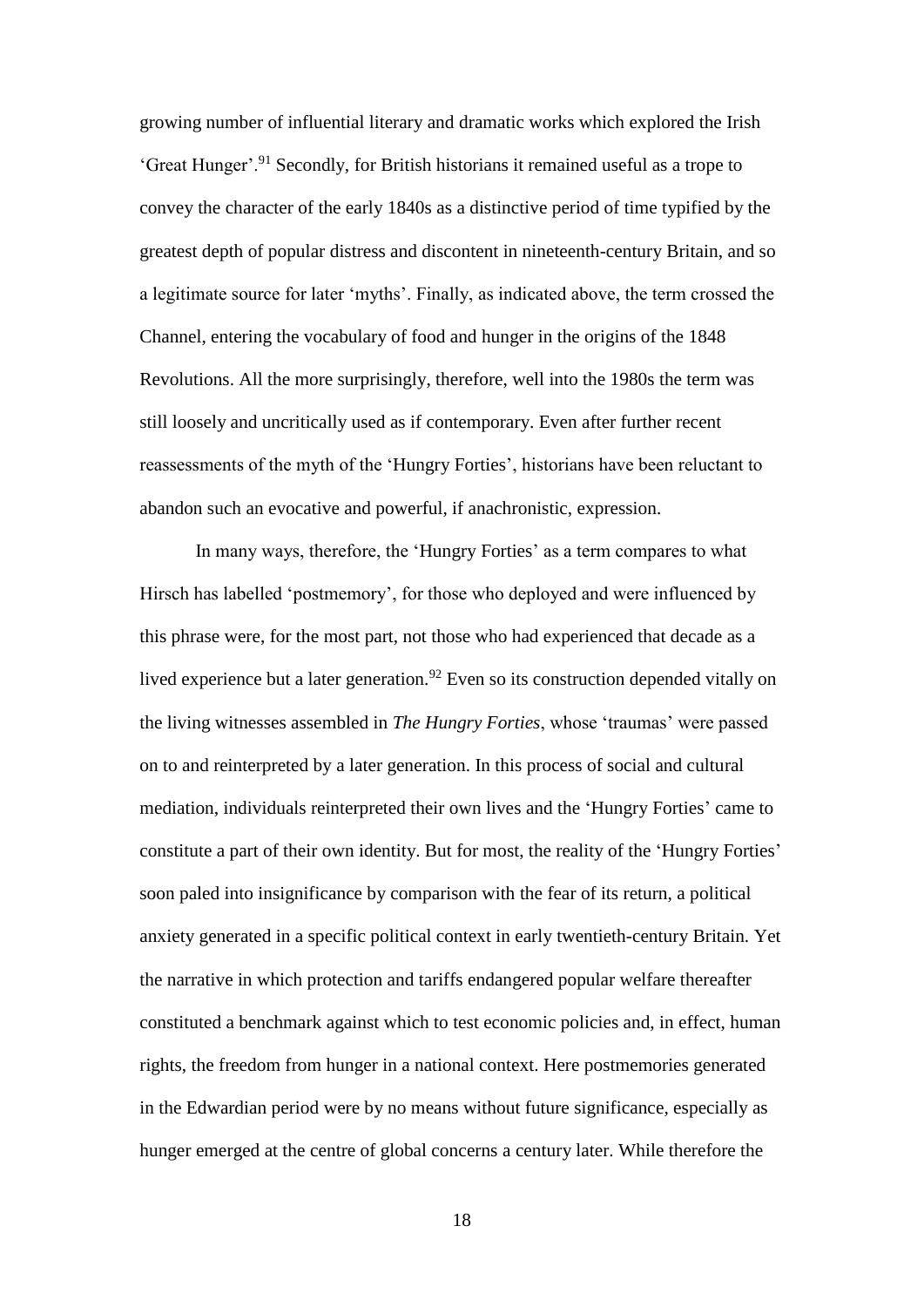'Hungry Forties' lacked accuracy from its invention, its compellingly constructed memory of oppression and redemption undoubtedly entered the national consciousness from which it only slowly faded, long after its claims to verisimilitude had been falsified. As such, a folk narrative had been effectively relayed as a democratic history of the British people, with fragmentary local memories turned into a collective popular memory with its own images, motifs, and narratives surrounding the 'People's Bread'.

<sup>3</sup> William H. Chaloner, *The Hungry Forties* (London, Historical Association, 1957).

1

<sup>14</sup> *Hungry Forties*, p. 20.

<sup>&</sup>lt;sup>1</sup> 'This title was the invention of Cobden's daughter, and the phrase, used every day on political platforms and by the Press, has thus become part of the literary coinage of the English language', Francis W. Soutter, *Fights for Freedom: the story of my life*, London, T. Fisher Unwin, 1925, p. 33.

<sup>2</sup> Thus James Vernon notes, the term became imprinted in the 'political unconscious' and 'historians and novelists have ever since reproduced the phrase as a contemporary description of the 1840s', *Hunger; A Modern History*, London, Belnap Press of Harvard University Press, 2007, p. 256.

<sup>&</sup>lt;sup>4</sup> 'the 1840s were no worse than the previous decades or for that matter the 1850s-60s', Frank Trentmann, *Free Trade Nation*, Oxford, Oxford University Press, 2008, p. 40.

<sup>5</sup> Peter Gurney, '"Rejoicing in Potatoes": The Politics of Consumption in England during the "Hungry Forties"', *Past & Present* 203 (May 2009), p. 99-136, esp. p.101.

<sup>6</sup> *Hungry Forties*, p. 242-6.

<sup>7</sup> Famine memory in Ireland used the terms 'The Great Hunger' or 'The bad times'. See, *inter alia,*  Andrew Merry [Mildred Darby, pseud.], *The Hunger: Being Realities of the Famine years: Ireland, 1845-1848*, London, Andrew Melrose, 1910; Cathal Póirtéir, *Famine Echoes*, Dublin, Gill &Macmillan, 1995, p. 280; Niall Ó Ciosáin, 'Famine memory and the popular representation of scarcity', in Ian McBride, ed. *History and memory in Modern Ireland*, Cambridge, Cambridge University Press, 2001, p. 95-117; Peter Gray and Oliver Kendrick, eds. *The memory of catastrophe*, Manchester, Manchester University Press, 2004.

<sup>8</sup> For a recent usage with respect to Ireland, Charlotte Boyce, 'Representing the "Hungry Forties" in image and verse: the Politics of Hunger in early Victorian periodicals', *Victorian Literature and Culture* 40 (2012), 421-49.

<sup>9</sup> Cormac Ơ Gráda, Richard Paping, & Eric Vanhaute (eds.), *When the Potato Failed: Causes and Effects of the Last European Subsistence Crisis*, Turnhout, Brepols, 2007; Mike Rapport, *1848: Year of Revolution*, London, Little Brown, 2008, p.[90].

<sup>10</sup> *Times*, 25 July 1903, p. 12.

<sup>11</sup> Dated 12 Jan. 1904, *Times*, 15 Jan.1904, p. 4a.

 $12$  As Rosebery wrote to Fisher Unwin, 'nothing could be more effective in stemming the fiscal revolution;, 5 Feb. 1904, Cobden Papers, CP154, fo. 1, West Sussex Record Office [hereafter WSRO]. <sup>13</sup> This appeared inter alia in *Daily News*, *The Times*, *Westminster Gazette*, *Reynold's Newspaper*, *Christian World*, and *Methodist Times*.

<sup>&</sup>lt;sup>15</sup> *The Hungry Forties* was dedicated 'To those who in his native village of Heyshott have known and loved Richard Cobden'.

<sup>16</sup> *The Hungry Forties*, p. 18.

<sup>&</sup>lt;sup>17</sup> Ibid., p. 54; Royalty agreement between E. J. C. Unwin and T. F. Unwin, publishers, 28 Oct. 1904, CP 1081, WSRO.

<sup>&</sup>lt;sup>18</sup> Ireland, Wales, and Scotland were less well represented, with Jane Cobden Unwin regretting 'the general silence of Scotland', with the exception of one 'exceedingly interesting' account from Aberdeen, *Hungry Forties*, 227, 236-42. Newspaper evidence suggests that the term was commonly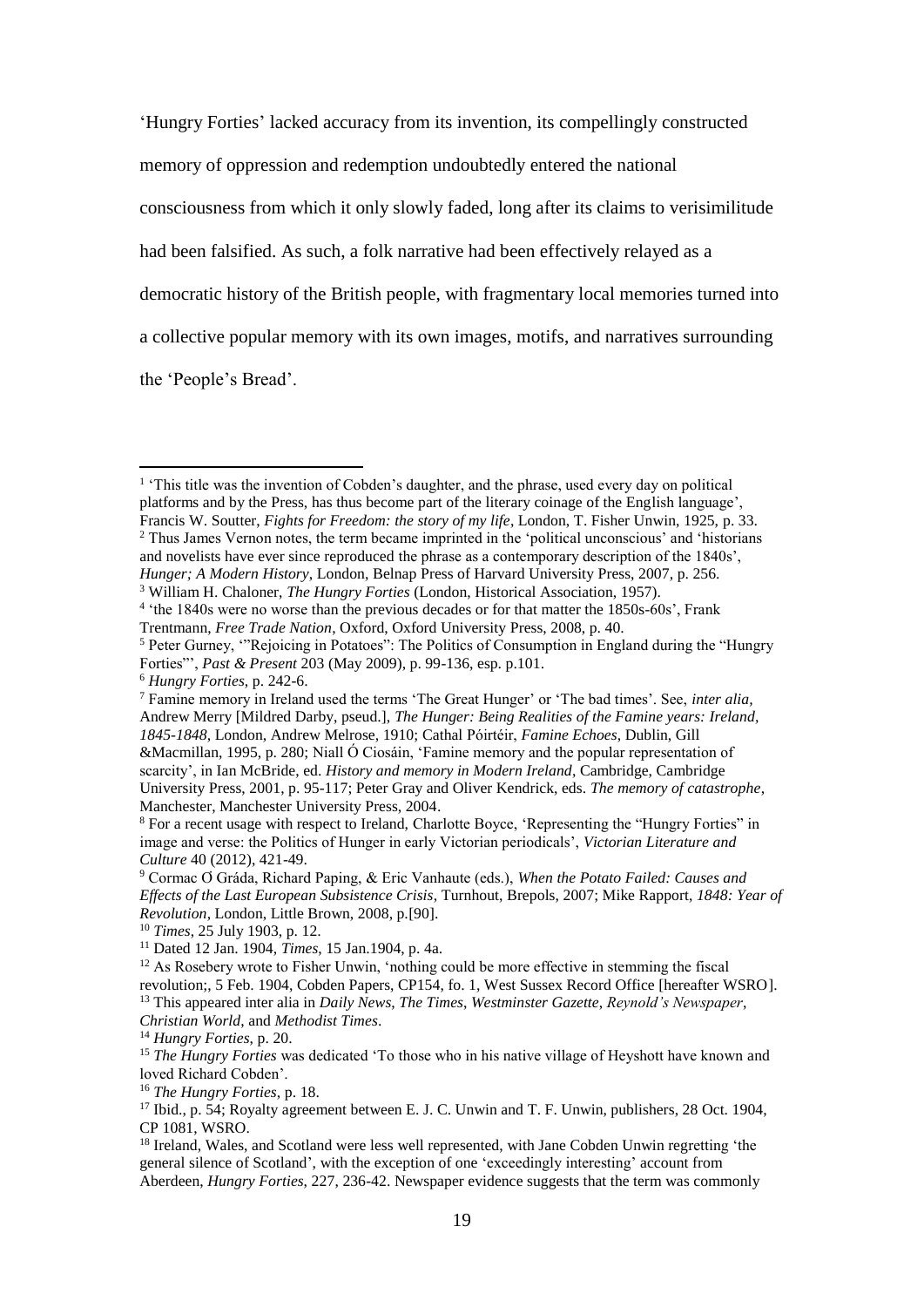used in Scotland as part of a wider British debate, rather than one which paid attention to the particular experience of famine in Scotland in the 1840s. For the latter, Thomas M. Devine, *The great Highland*  famine: hunger, emigration and the Scottish Highlands in the nineteenth century (Edinburgh, John Donald, 1988); for the former, *inter alia*, *Dundee Daily Press* (14 Jan. 1910; 24 Aug. 1911; 20 Jan. 1913); *Falkirk Herald* (29 Jan. 1910; 31 Dec. 1910).

<sup>19</sup> In fact, many in this context paid tribute to Richard Cobden's role locally as an employer rather than nationally as the hero of repeal.

<sup>20</sup> *Free trade and Protection: which is it to be. Read this and see. 1. How Norfolk people suffered in the old days of Protection. 2. How Mr Chamberlain's Scheme would again tax your food*, Free Trade Union, 1903, copy in Millennium Library, Norwich. I am grateful to Alun Howkns for identifying the tract used by Jane Cobden-Unwin. Similar memories were mobilised in the chapter 'In the days of protection', in Henry W. Massingham, ed. *Labour and Protection*, London, T. Fisher Unwin, 1903, p. 118-42.

<sup>21</sup> *The Hungry Forties*, p. 136-7; biographical data from ancestry.co.uk.

<sup>22</sup> *Hungry Forties*, p. 77-82; Garth Christian (ed.), *James Hawker's Journal: A Victorian Poacher*, London, Oxford University Press, 1961, esp. p. 15, 95. This book was dedicated to John Tudor Walters, by coincidence, the son of a correspondent of Richard Cobden in the 1850s, CP 4, WSRO. Hawkins had direct local knowledge of one of Chamberlain's Tariff Commissioners, the Leicester hosiery manufacturer and local landowner, John Corah, *Journal*, p. 95; cf Andrew Marrison, *British Business and Protection, 1903-1932*, Oxford, Clarendon Press, 1996, p. 50, 61, 180, 185. <sup>23</sup> *Hungry Forties*, p. 274.

 $24$  Ibid., quotations at p. 252, 255.

<sup>25</sup> Ibid., p. 263.

<u>.</u>

<sup>26</sup> Chamberlain himself became the personal embodiment of this threat, *Hungry Forties*, p. 62, 68-9 et seq.

 $27$  Anthony Howe, 'Towards the "Hungry Forites": free trade in Britain, c. 1880-1906' in Eugenio Biagini, ed. *Citizenship and Community: Liberals, Radiclas and collectiv identities in the Briths isles, 1865-1931*, Cambridge, Cambridge University Press, 1996, p. 193-218; id. *Free Trade and Liberal England, 1846-1946*, *Oxford*, Clarendon Press, 1997, p. 232, 259, 263, 271; Trentmann, *Free Trade Nation*, p. 34-45.

<sup>2828</sup> Thus Patrick Joyce writes, the myth of the Hungry Forties 'was to be one of the most enduring and energising political myths of the century', *Democratic Subjects: the self and the social in nineteenthcentury England* , Cambridge, Cambridge University Press, 1994, p. 129-30.

<sup>29</sup> This later acted as a source for Arnold Bennett's *Clayhanger* (1910).

<sup>30</sup> John G. O'Leary, ed. *The autobiography of Joseph Arch* (1<sup>st</sup> ed. 1898), St Albans, Macgibbon & Kee, 1966, p. [xx]; see too John Mills, *Protection's 'Good Old Days': some early century recollections* (Manchester, Sherratt & Hughes, 1903.

 $31$  Interestingly, also a suggestion made by Lord Rosebery, to Unwin, see note 12.

<sup>32</sup> Howe, *Free Trade and Liberal England*, p. 31, 32.

<sup>33</sup> Valerie Chancellor, *History for their Masters: Opinion in the English History Textbook, 1800-1914*, Bath, Adam & Dart, 1970; 'the principle of history was represented by Free Trade, that of reaction by Protection', Patrick Joyce, *Visions of the People: Industrial England and the question of class, 1848- 1914*, Cambridge, Cambridge University Press, 1991, p. 189.

<sup>34</sup> Mary A. M. Marks, *The Corn Laws: A popular history*, London, A. C. Fifield, 1908, p. 7. This book contained a severe indictment of the landed interest from the point of view of a land reformer but unusually spoke of the 'hungry twenties' rather than the 'hungry forties'.

<sup>35</sup> Paul Readman, 'The Place of the Past in English Culture, c. 1890-1914', *Past & Present* 186 (2005), p. 147-99.

<sup>36</sup> Hawkins, *Journal*, p. xvi, ; Joseph Arch, *Manchester Guardian*, 15 Jan. 1906, p. 10; Newbould T. Palmer, *In memoriam William Henry Chawick, the 'Old Chartist'*, Luton, 1908.

<sup>37</sup> Trentmann, *Free Trade Nation*, plate IV between pages 210-11.

<sup>38</sup> Howe, *Free Trade and Liberal England*, p. 271.

<sup>39</sup> Trentmann, *Free Trade Nation*, p. 69-133. For an illustration, below, p. [xx].

<sup>40</sup> For a recent usage, Robert Tombs, *The English and their History: the first thirteen centuries*, London, Allen Lane, 2014, p. [544].

<sup>41</sup> *Times*, 5 Nov. 1904, p. 12.

<sup>42</sup> Figures from 1912 edition; Trentmann, *Free Trade Nation*, p. 41.

<sup>43</sup> Luke Blaxill, 'The Language of British Electoral Politics, 1880-1910', unpublished PhD thesis, Kings' College, London (2012), esp. chap. IV.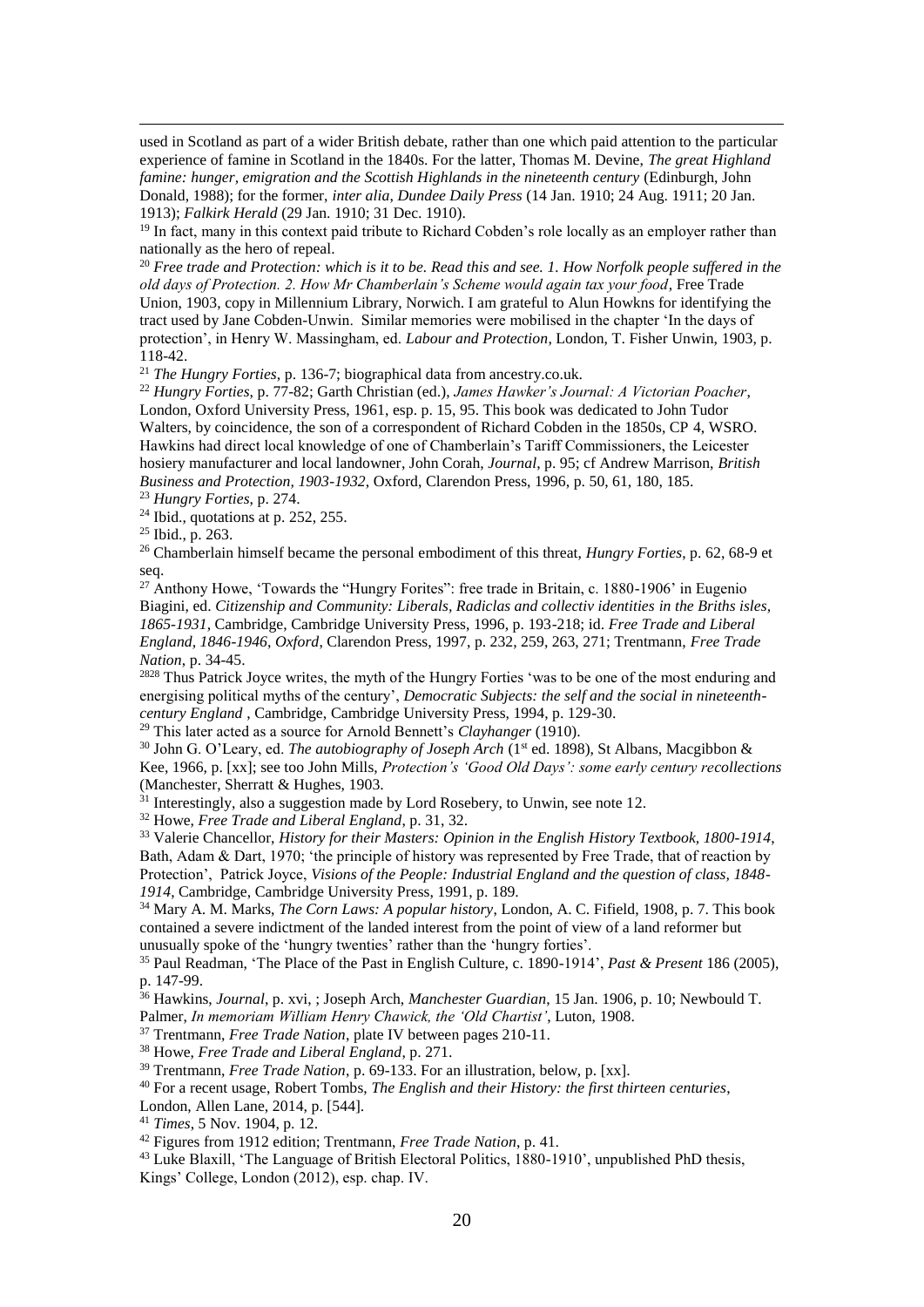<sup>44</sup> *Hansard's Parliamentary Debates* [hereafter *Hansard*], 4<sup>th</sup> ser. (144), c. 394, 4 Apr. 1905; also ibid. (185), c. 782, 4 Mar. 1908.

<sup>45</sup> Ibid. (189), c. 414, 21 May 1908.

<u>.</u>

<sup>46</sup> Ibid. 5th ser. (4), c. 1083, 25 Nov. 1909.

<sup>47</sup> WSRO, CP 154. fo. 63 draft leaflet, 'The Hungry Forties' for Women' Free Trade Union, 25 Feb. 1908; *The bad days of protection* (Liberal Publications Department, leaflet 1993, 1904); *They remember: the miseries of protection* (Liberal League, no. 125, 1904); Trentmann, *Free Trade Nation*, p. 41.

<sup>48</sup> *Free Trade Nation*, pp. 34-5.

<sup>49</sup> *Hansard*, 5th ser. (22), c. 2342, 15 Mar. 1911.

<sup>50</sup> *Times*, 20 Jan. 1913, p. 8.

<sup>51</sup> Blaxill, 'Language', p. 202-7.

<sup>52</sup> Trentmann, *Free Trade Nation*, p. 41.

<sup>53</sup> Anthony Howe, 'Popular Political Economy' in David Craig & James Thompson (eds.), *Languages of Politics in ninetenth-century Britain*, Basingstoke*,* Palgrave Macmillan, 2013, p. 119-41.

<sup>54</sup> Frank Trentmann, 'Wealth versus Welfare: the British Left between Free Trade and national political economy before the First World War', *Historical Research* 70, 1997, p. 70-98.

<sup>55</sup> Malcolm Chase, *Chartism: A New History*, Manchester, Manchester University Press, 2007, p. 209- 26. As late as 1932, a Factory Inspector in Lancashire complained 'You know Lancashire people never seem able to forget the hungry 'forties – it's burnt into them somehow', recalled by the Labour politician, Ellen Wilkinson, 'Born and Bred in Lancashire', *The Listener* 881, 29 Nov. 1945, p. 617.

<sup>56</sup> For Clarke see *Dictionary of Labour Biography*, V, ed. Joyce M. Bellamy & John. Saville,

Basingstoke, Macmillan, 1979, p. 64-70; Joyce, *Visions of the People*, pp. 301-2.

<sup>57</sup> Clarke, *'Men who fought for us'*, p. 279.

<sup>58</sup> Ibid., p. 269.

<sup>59</sup> See Tweedell, a Co-operative Wholesale Society director, cited *Times*, 7 Aug, 1907, p. 10.

<sup>60</sup> George D. H. Cole, *A Century of Co-operation, 1844-1944*, London, Co-operative Union, 1944,

chap. 1, 'The Hungry Forties'; *Manchester Guardian*, 22 Dec. 1943, p.6; *Manchester Guardian*, 20 June 1944, p. 6.

 $^{61}$  *Hansard*,  $5^{th}$  ser. (217), c. 484, 30 June.

<sup>62</sup> Trentmann, *Free Trade Nation*, p. 189-190 et seq.

<sup>63</sup> Chaloner, *Hungry Forties*, p. 6.

<sup>64</sup> Frederick W. Moorman, *Songs of the Ridings*, London, Elkin Mathews, 1918, p. 49-50. This verse was dedicated to the Yorkshire members of the Workers' Educational Association and had first appeared in the local press, possibly much earlier as a contribution to the Edwardian debate.

<sup>65</sup> 'Present Day and the Hungry Forties', *Manchester Guardian*, 8 Nov. 1928, p. 13.

<sup>66</sup> See Mary D. Stocks, *My Commonplace Book*, p. 159-60, 'a piece of raw history'.

<sup>67</sup> *My Uncle Silas*, Preface, p. 9. A collection of short stories, with illustrations by Edward Ardizzone; a second collection followed in 1957, and successful adaptations on television and film.

<sup>68</sup> *The Listener*, 2 Apr. 1930, p. 584; ibid (14 Dec. 1932), C. R. Attlee. See too 'Bread: A Play for the Microphone', aired in July 1932, *Radio Times*, 460, 22 July 1932, p. 28. The scriptwriter, Lawrence du Garde Peach, was later to author the text for the Co-operative Centenary Pageant in 1944, above, p. [x] <sup>69</sup> Charles Rowley, *Fifty years of Work without Wages (Laborare est Orare)*, London, Hodder & Stoughton, n. d. ?1911, p. 3-10.

<sup>70</sup> *Blackburn Times*, 3 May 1924.

<sup>71</sup> Dyke Wilkinson, *Rough Roads;Reminiscences of a Wasted Life*, London, Sampson Low, Marston & Co. Ltd, 1912, p. 3; George R. Sims, recalling his Chartist grandfather; Soutter, *Fights for Freedom* p. 13-14, preface by John Burns, p. 33.

<sup>72</sup> *Commerce and Industry*, 2 vols. London, Constable, 1919, p. 127-8, 141-5, 147. This work carried a preface by the tariff reform economist Sir William Ashley. For Page, see

[http://www.history.ac.uk/makinghistory/resources/articles/william\\_page.html#resources](http://www.history.ac.uk/makinghistory/resources/articles/william_page.html#resources) [consulted 18 Dec. 2015]

<sup>73</sup> John H. Davies (ed.), *The Life and Opinions of Robert Roberts, wandering scholar, as told by himself*, , Cardiff, William Lewis, 1923.

<sup>74</sup> Arthur Redford, *Labour Migration in England, 1800-50*, Manchester, The University Press, 1926, ch. vii, 118-31.

<sup>75</sup> Chapter XXIV, 'The Hungry Forties', pp. 291-309 in 1971 reprint, University Paperback; Chaloner, 8-9; George M Trevelyan, *English Social History*, Harmonsworth, Penguin, 1944, p. 553, 558.